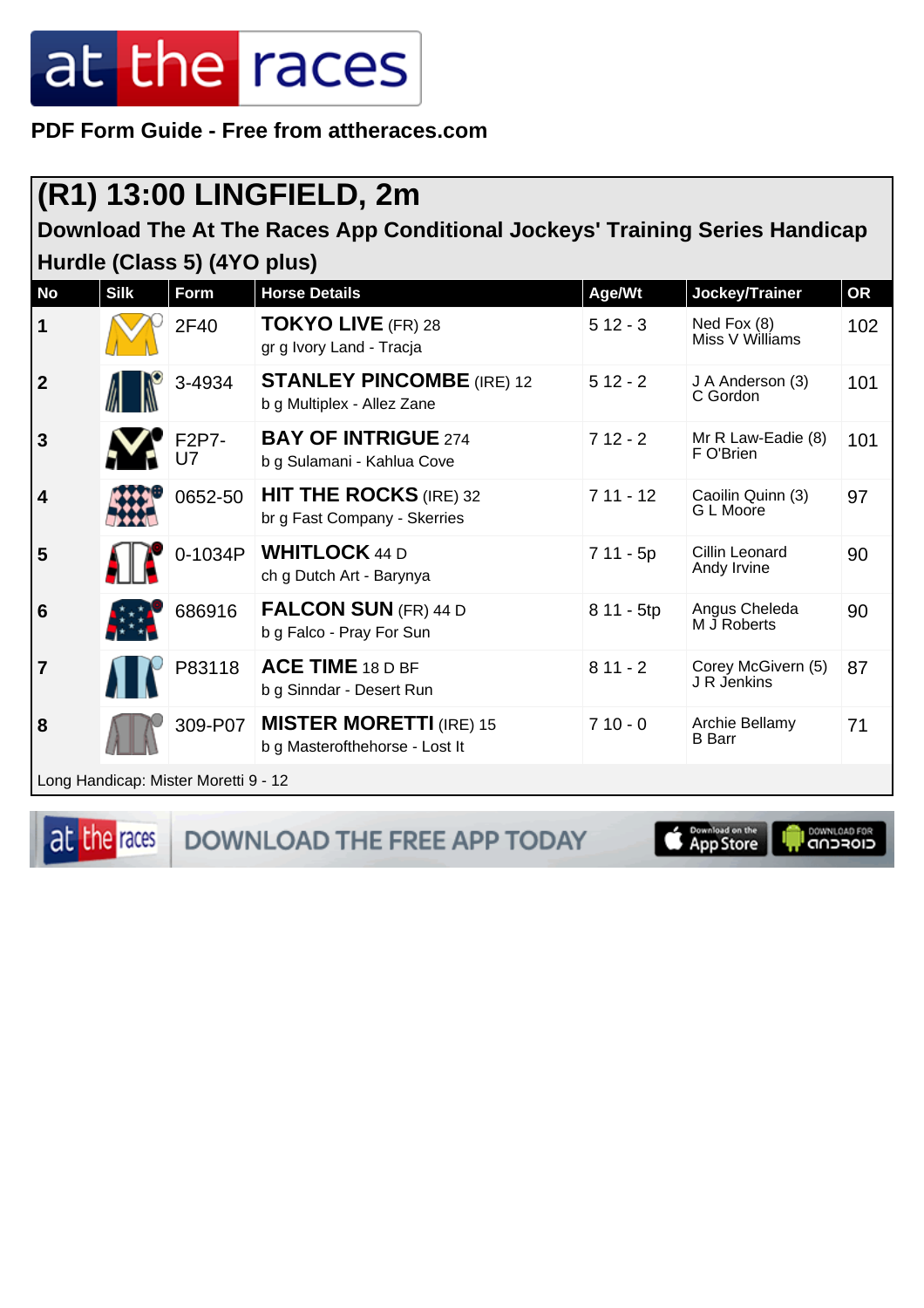PDF Form Guide - Free from attheraces.com

|                  | (R1) 13:20 AYR, 2m 4f 100y<br>Virgin Bet Conditional Jockeys' Mares' Handicap Hurdle (Class 5) (4YO plus) |                                       |                                                                           |              |                                              |           |  |  |
|------------------|-----------------------------------------------------------------------------------------------------------|---------------------------------------|---------------------------------------------------------------------------|--------------|----------------------------------------------|-----------|--|--|
| <b>No</b>        | <b>Silk</b>                                                                                               | Form                                  | <b>Horse Details</b>                                                      | Age/Wt       | Jockey/Trainer                               | <b>OR</b> |  |  |
| 1                |                                                                                                           | $P -$<br>55P6U                        | <b>DESARAY GIRL (FR) 7 D</b><br>gr m Montmartre - Feria To Bitch          | $711 - 12$   | Emma Smith-<br>Chaston (6)<br>Micky Hammond  | 99        |  |  |
| $\vert$ 2        |                                                                                                           | 3473/03                               | <b>ATLANTIC DANCER (IRE) 37</b><br>b m Waky Nao - Sarika                  | $911 - 10$   | Bruce Lynn (3)<br>N W Alexander              | 97        |  |  |
| $\mathbf{3}$     |                                                                                                           |                                       | 53P11-P WHOA BLACK BETTY (IRE) 68<br>br m Jeremy - Strong Lady            | $711 - 10$   | Alan Doyle (3)<br>Mrs Jacqueline<br>Stephen  | 97        |  |  |
| $\boldsymbol{4}$ |                                                                                                           | P-73394                               | <b>GINE SACRE (FR) 32</b><br>gr m Laverock - Sacree                       | $611 - 8$    | Peter Kavanagh (3)<br>Miss P Robson          | 95        |  |  |
| 5                |                                                                                                           | $F/PP-$<br>846                        | <b>SOPHIE OLIVIA</b> (IRE) 48 D<br>gr m Ask - Gill's Honey                | $1011 - 4h1$ | K Brogan<br>T Davidson                       | 91        |  |  |
| 6                |                                                                                                           | $0/33P-P$                             | <b>ETOILE D'ECOSSE (FR) 72</b><br>gr m Martaline - Etoile De Mogador      | $810 - 13t$  | Tom Midgley<br>N W Alexander                 | 86        |  |  |
| $\overline{7}$   |                                                                                                           | $4/44 -$<br>9P4                       | <b>BONNY HOUXTY 14</b><br>b m Native Ruler - Izons Croft                  | $910 - 13t$  | Oakley Brown<br>D W Whillans                 | 86        |  |  |
| 8                |                                                                                                           |                                       | 2316/5-6 RACKS CROSS (IRE) 48<br>b m Jeremy - Lemons Legend               | $810 - 11$   | <b>Thomas Willmott</b><br>Harriet & Rutherfo | 84        |  |  |
| 9                |                                                                                                           | 40-P465                               | YOUR PLACE (IRE) 19<br>b m Scorpion - Sheebadiva                          | $610 - 11p$  | P W Wadge (10)<br>Miss Lucinda V<br>Russell  | 84        |  |  |
| 10               |                                                                                                           | P4PPP                                 | <b>DEAUVILLE SOCIETY (IRE) 6</b><br>b m Society Rock - Dorothy Dene       | $710 - 9b1$  | Phillip Armson (3)<br>V Thompson             | 82        |  |  |
| 11               |                                                                                                           | $13/6 -$<br>0PP                       | <b>THAT'S MY DUBAI (IRE) 33</b><br>b m Dubai Destination - Musical Accord | $910 - 3p1$  | Dylan Johnston (5)<br>J K Hunter             | 76        |  |  |
| 12               |                                                                                                           | 14-6PP5                               | <b>SOUTHEAST ROSE</b> (IRE) 30<br>b m Beat Hollow - Sunny South East      | $910 - 2$    | Jack Hogan (5)<br>M Todhunter                | 75        |  |  |
| 13               |                                                                                                           | 7809P                                 | <b>NORDIC EXPRESS 16</b><br>ch m Norse Dancer - Belfast Central           | $510 - 0$    | Mark Galligan (5)<br>I A Duncan              | 73        |  |  |
|                  |                                                                                                           | l Long Handican: Nordic Express 8 - 8 |                                                                           |              |                                              |           |  |  |

at the races

DOWNLOAD THE FREE APP TODAY

ייט פוסדכ∩ה<br>⊂וסדכ∩ה µ App Store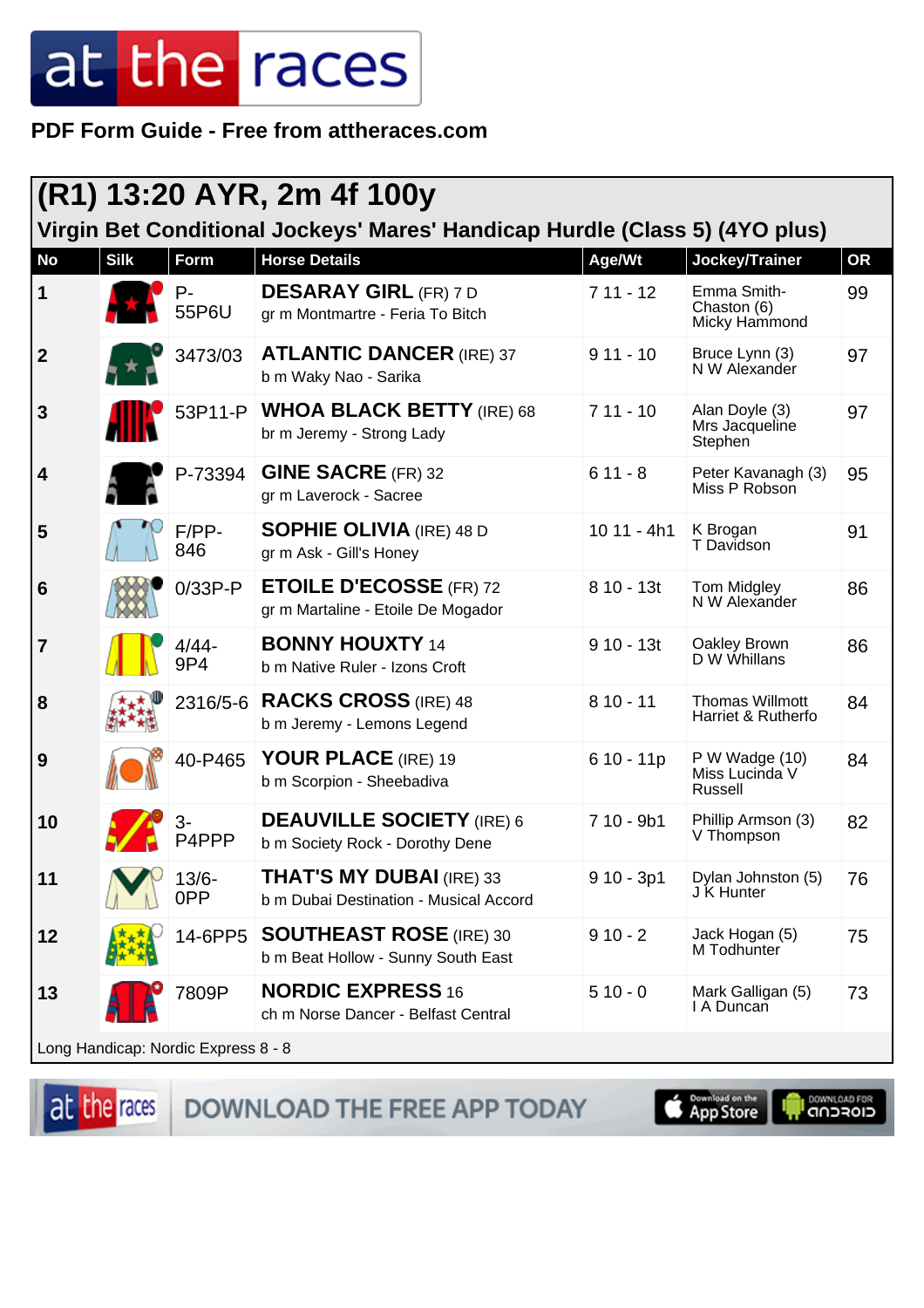PDF Form Guide - Free from attheraces.com

| $(R2)$ 13:35 LINGFIELD, 2m                                                      |             |          |                                                                       |             |                                          |    |  |
|---------------------------------------------------------------------------------|-------------|----------|-----------------------------------------------------------------------|-------------|------------------------------------------|----|--|
| Visit attheraces.com/cheltenham Novices' Hurdle (GBB Race) (Class 4) (4YO plus) |             |          |                                                                       |             |                                          |    |  |
| <b>No</b>                                                                       | <b>Silk</b> | Form     | <b>Horse Details</b>                                                  | Age/Wt      | Jockey/Trainer                           | OR |  |
| $\vert$ 1                                                                       |             | 23-F1    | <b>COUSU MAIN (FR) 70 D</b><br>b g Buck's Boum - Just Pegasus         | $611 - 7$   | Harry Skelton<br>D Skelton               |    |  |
| $\overline{2}$                                                                  |             | 62       | <b>BOBALOT 41</b><br>gr g Camelot - Riva Snows                        | $511 - 0t$  | Ben Jones<br><b>Ben Clarke</b>           |    |  |
| 3                                                                               |             |          | <b>DOCTOR PEARSON</b><br>b g Dr Massini - Madam Crystal               | $611 - 0$   | Lorcan Williams<br><b>Richard Hawker</b> |    |  |
| 4                                                                               |             | 56       | <b>IMPERIAL HURRICANE 21</b><br>b g Black Sam Bellamy - Silverlined   | $511 - 0$   | C Gethings<br>K C Bailey                 |    |  |
| 5                                                                               |             |          | $MAYKIR$ 45 (25F)<br>b g Mayson - Kiruna                              | $611 - 0$   | Corey McGivern (7)<br>J R Jenkins        |    |  |
| 6                                                                               |             | $7 - 60$ | <b>PARSONS PLEASURE (FR) 40</b><br>gr g Planteur - Netrebko           | $611 - 0$   | Kielan Woods<br>A M Hales                |    |  |
| $\overline{\mathbf{7}}$                                                         |             | 30/56-66 | <b>ULTRA VIERS (IRE) 76</b><br>b g Fame And Glory - Endless Moments   | 6 11 - 0h1t | J Stevenson (7)<br>Mrs Phillippa Taylor  |    |  |
| 8                                                                               |             | 24       | <b>MY SILVER LINING (IRE) 61</b><br>gr m Cloudings - Welsh Connection | $610 - 7$   | James Best<br>Miss E C Lavelle           |    |  |
| 9                                                                               |             | 33       | <b>SALLYANN</b> (IRE) 24<br>ch m Soldier of Fortune - Golden Bay      | $510 - 7$   | J M Davies<br>N J Gifford                |    |  |
| 10                                                                              |             |          | <b>TEDDY BLUE (GER)</b><br>b g Sea The Moon - Tickle Me Blue          | $410 - 2$   | J E Moore<br>G L Moore                   |    |  |

at the races DOWNLOAD THE FREE APP TODAY

**Completed on the** 

**OOWNLOAD FOR**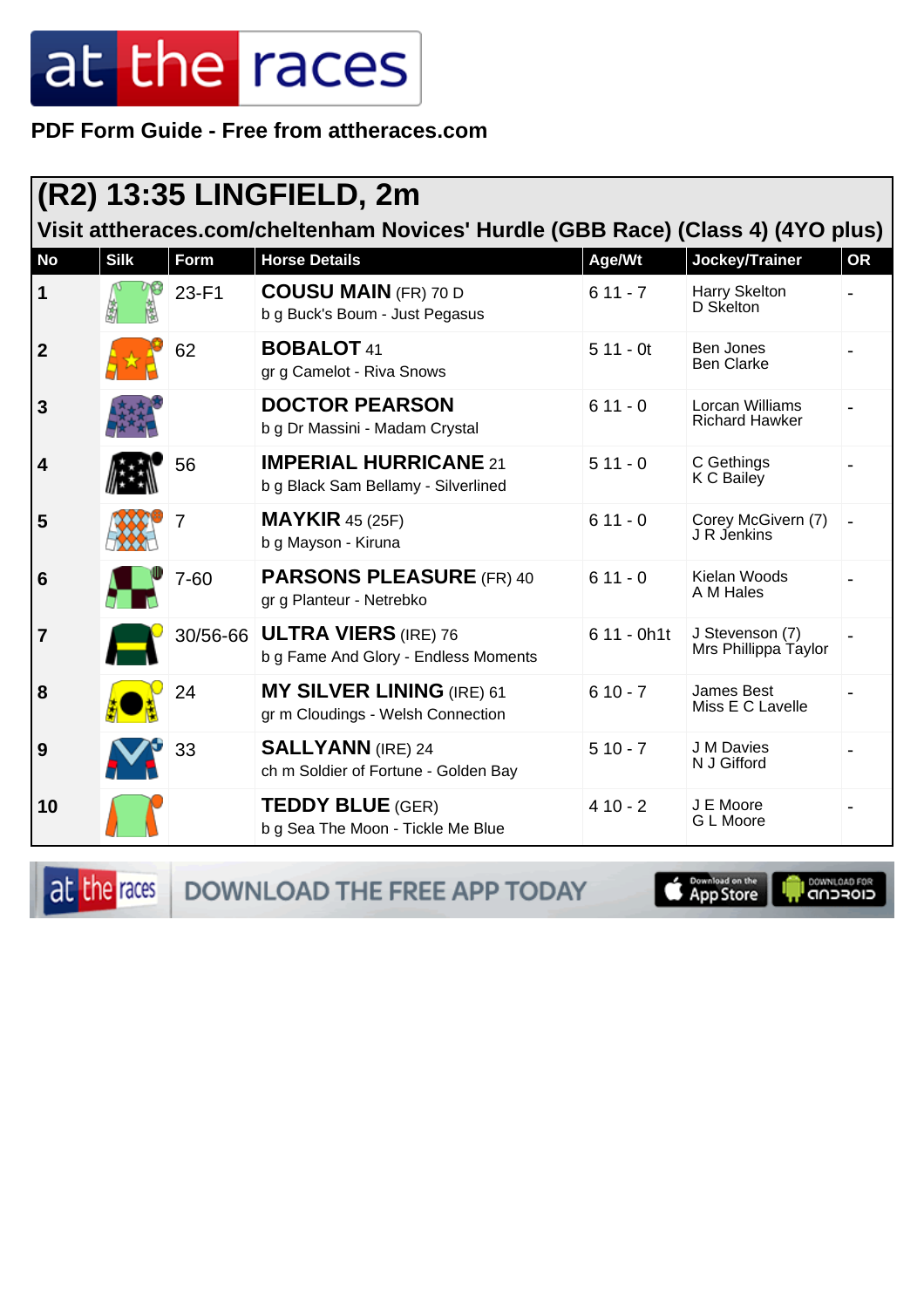**PDF Form Guide - Free from attheraces.com**

| (R2) 13:55 AYR, 2m 4f 100y<br>Virgin Bet Maiden Hurdle (GBB Race) (Class 4) (4YO plus) |             |          |                                                                      |             |                                             |           |  |
|----------------------------------------------------------------------------------------|-------------|----------|----------------------------------------------------------------------|-------------|---------------------------------------------|-----------|--|
| <b>No</b>                                                                              | <b>Silk</b> | Form     | <b>Horse Details</b>                                                 | Age/Wt      | Jockey/Trainer                              | <b>OR</b> |  |
| 1                                                                                      |             | 3-564    | <b>BENACK</b> (IRE) 38<br>b g Shirocco - Maggies Oscar               | $611 - 7$   | Ryan Mania<br>J P L Ewart                   |           |  |
| $\overline{2}$                                                                         |             | 03-5442  | <b>FAME VALLEY</b> (IRE) 37<br>b g Fame And Glory - Miss Island      | $711 - 7$   | Thomas Willmott (5)<br>I A Duncan           | 105       |  |
| 3                                                                                      |             | 6        | <b>FAST SCENIC (FR) 69</b><br>b g Brave Mansonnien - Scenaria        | $711 - 7$   | Alan Doyle (7)<br>J P L Ewart               |           |  |
| 4                                                                                      |             | $5 - 1$  | <b>GAILLIMH A STOR (IRE) 79</b><br>b g Presenting - Gaillimh A Chroi | $611 - 7$   | Danny McMenamin<br>N W Alexander            |           |  |
| 5                                                                                      |             | $1 - 23$ | <b>GEORDIES DREAM 68</b><br>gr g Geordieland - Dream Leader          | $711 - 7$   | <b>B S Hughes</b><br>Miss P Robson          |           |  |
| 6                                                                                      |             | 3-U7234  | <b>HERITIER DE SIVOLA (FR) 65</b><br>ch g Noroit - Quellevic         | $511 - 7$   | <b>Thomas Dowson</b><br>P A Kirby           |           |  |
| 7                                                                                      |             | S        | <b>JET LEGS (IRE) 100</b><br>b g Jet Away - Supreme Magical          | $511 - 7$   | <b>Callum Bewley</b><br>M Todhunter         |           |  |
| 8                                                                                      |             | 3422-34  | <b>MOUNT MELLERAY (IRE) 28</b><br>ch g Flemensfirth - Prowler        | 7 11 - 7p   | Sean Quinlan<br>Mrs A C Hamilton            | 115       |  |
| 9                                                                                      |             | 5        | <b>SO MANY ROADS 47</b><br>b g Sulamani - Spotthestripe              | $511 - 7$   | Craig Nichol<br>D W Whillans                |           |  |
| 10                                                                                     |             | 43       | <b>SPORTY JIM (IRE) 47</b><br>ch g Flemensfirth - Ma Belle Amie      | $511 - 7$   | Adrian Heskin<br><b>Olly Murphy</b>         |           |  |
| 11                                                                                     |             |          | 1/7-0945 STORM TIGER 47<br>b g Shirocco - Lucys Pet                  | $611 - 7$   | Nathan Moscrop<br>Mrs Barclay               | 97        |  |
| 12                                                                                     |             | 23-224   | <b>THE FLIER BEGLEY</b> (IRE) 24<br>b g Shirocco - Las Princess      | 7 11 - 7ht1 | Sam Ewing (3)<br>S R B Crawford             |           |  |
| 13                                                                                     |             | 880      | <b>THE REAL RASCAL (IRE) 63</b><br>b g Sageburg - Real Revival       | $511 - 7$   | Bruce Lynn (5)<br>Mrs Jacqueline<br>Stephen |           |  |
| 14                                                                                     |             | 7-4311   | YOUR OWN STORY (IRE) 79<br>b g Shantaram - Forest Heiress            | $611 - 7$   | D R Fox<br>Miss Lucinda V<br>Russell        |           |  |
| 15                                                                                     |             | 422-234  | <b>CHARM OFFENSIVE (FR) 47</b><br>b m Le Triton - Go Lison           | $811 - 0$   | C O'Farrell<br>N W Alexander                | 105       |  |

DOWNLOAD THE FREE APP TODAY

at the races

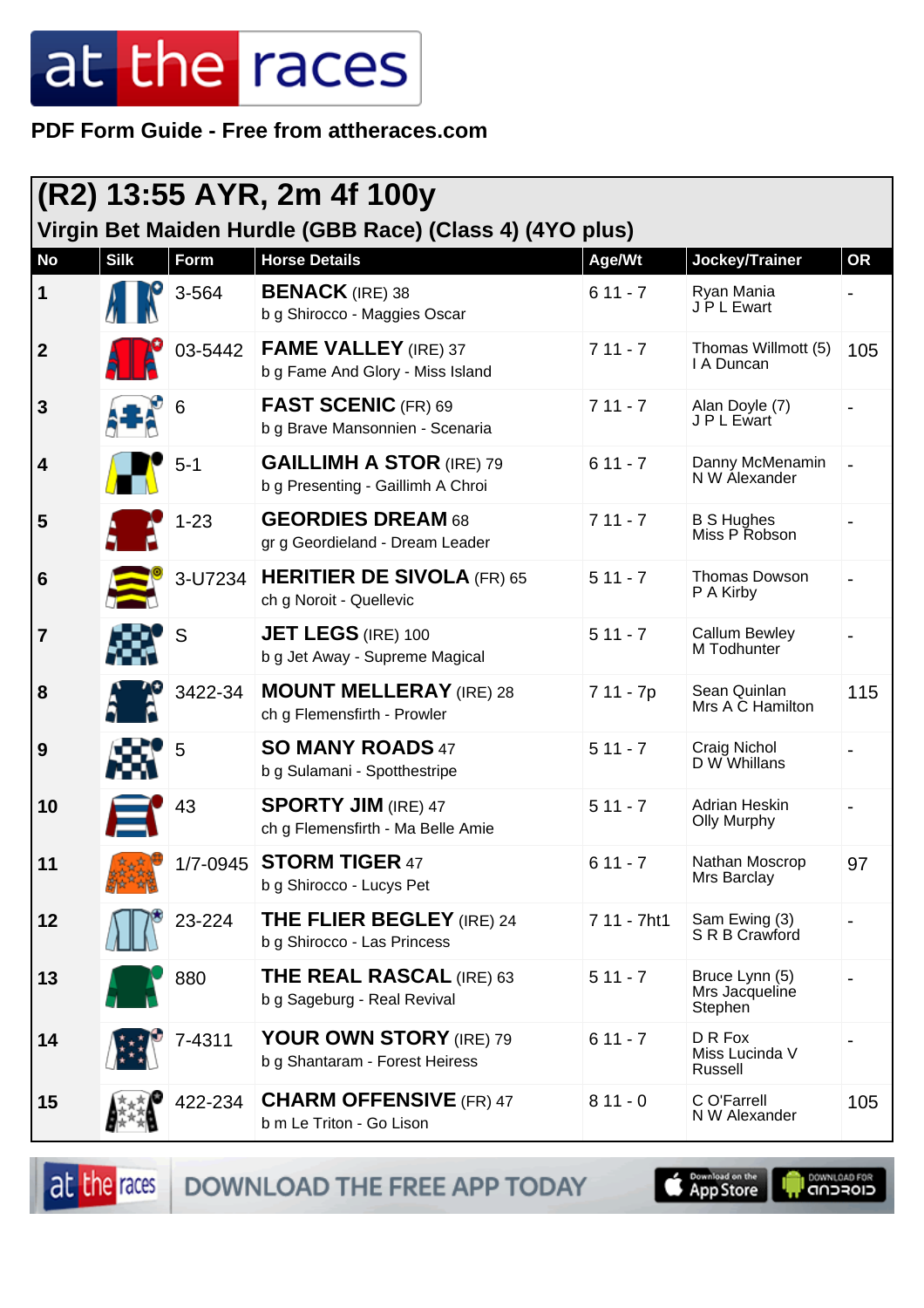**PDF Form Guide - Free from attheraces.com**

### **(R3) 14:10 LINGFIELD, 3m 4f 178y**

**Ultimate Cheltenham Festival Guide On attheraces.com/cheltenham Handicap Chase (Class 3) (5YO plus)**

| <b>No</b>               | <b>Silk</b> | Form    | <b>Horse Details</b>                                                     | Age/Wt       | Jockey/Trainer                                  | <b>OR</b> |
|-------------------------|-------------|---------|--------------------------------------------------------------------------|--------------|-------------------------------------------------|-----------|
| $\mathbf 1$             |             | 2-51214 | <b>THE NEWEST ONE</b> (IRE) 55<br>b g Oscar - Thuringe                   | $711 - 13$   | <b>Sam Twiston-Davies</b><br>N A Twiston-Davies | 126       |
| $\overline{2}$          |             | 341-771 | <b>SNUFF BOX</b> (IRE) 33<br>b g Witness Box - Dara Supreme              | $1111 - 13$  | <b>Charlie Deutsch</b><br>Miss V Williams       | 126       |
| $\overline{3}$          |             |         | 014/4-08   A TOI PHIL (FR) 31<br>b g Day Flight - Lucidrile              | $12$ 11 - 12 | Joshua Moore<br>G L Moore                       | 125       |
| $\overline{\mathbf{4}}$ |             | 134753  | <b>PREMIER D'TROICE (FR) 26</b><br>b g Great Pretender - Mick Bora       | 8 11 - 9p    | <b>Benjamin Poste</b><br>Katy Price             | 122       |
| 5                       |             |         | P12P-37 ECLAIR DE GUYE (FR) 44 BF<br>gr g Lord Du Sud - Jouvence De Guye | 8 11 - 9p    | <b>Bryony Frost</b><br>Mrs L Wadham             | 122       |
| 6                       |             | 1-1283P | <b>GAME LINE</b> (IRE) 31 D<br>ch g Sandmason - Superline                | $811 - 1b$   | James Bowen<br>P Bowen                          | 114       |
| $\overline{7}$          |             | 1367/88 | <b>VINNIE DEV (IRE) 43</b><br>b g Vinnie Roe - Nifty Milan               | 8 10 - 11p   | T J O'Brien<br><b>Noel Williams</b>             | 110       |
| 8                       |             | 4P-5353 | <b>ECHO WATT</b> (FR) 23<br>gr g Fragrant Mix - Roxane Du Bois           | $810 - 9$    | Lilly Pinchin (5)<br>Richard Hobson             | 108       |
| 9                       |             | P222-18 | <b>COLONEL KEATING (IRE) 23 C</b><br>b g Yeats - Jabroot                 | $1010 - 6$   | Tabitha Worsley (3)<br>R Rowe                   | 105       |

DOWNLOAD THE FREE APP TODAY

at the races

**Exampled on the**<br> **App Store**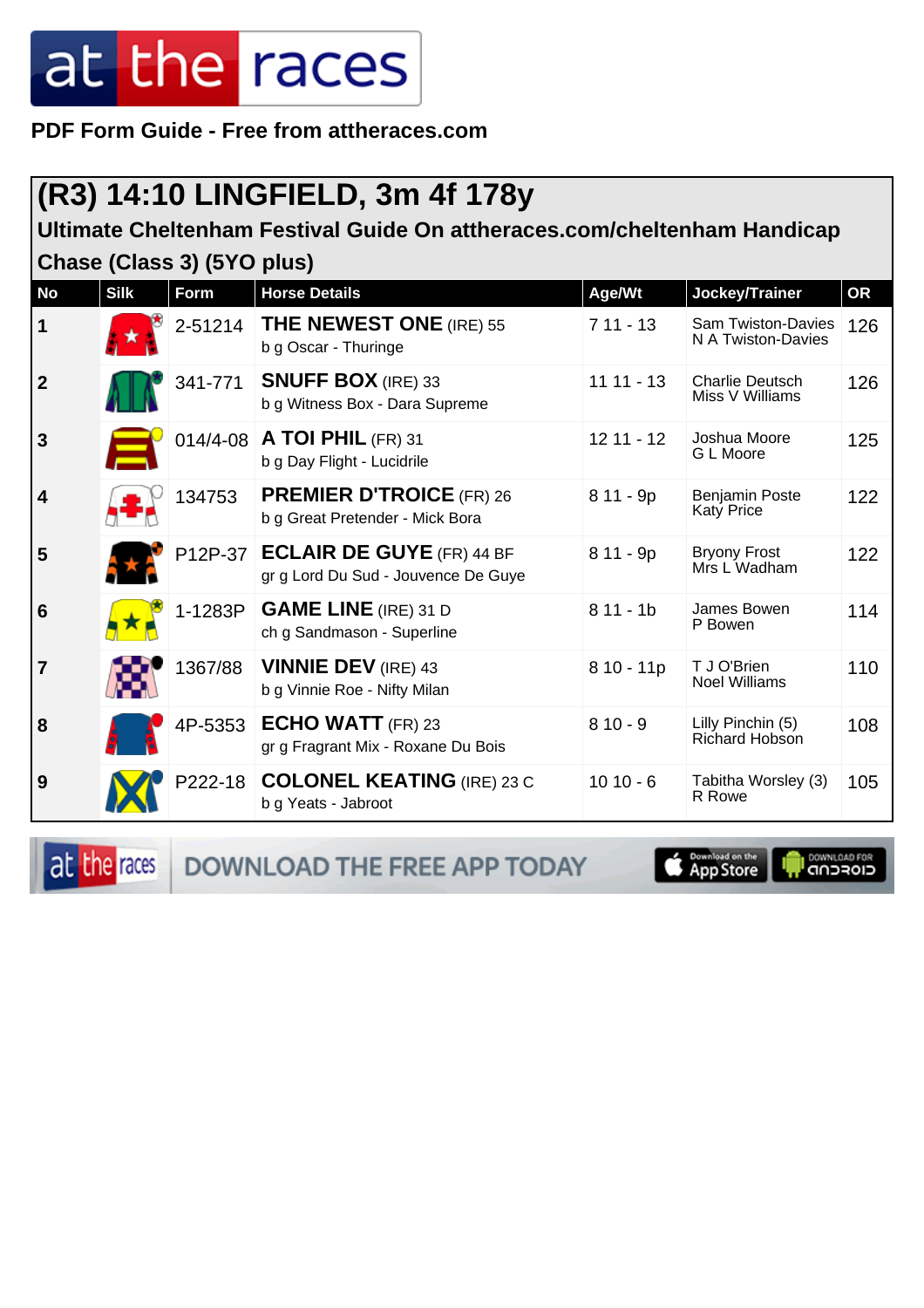#### PDF Form Guide - Free from attheraces.com

| (R3) 14:30 AYR, 2m 4f 110y<br>Virgin Bet Handicap Chase (Class 4) (5YO plus) |             |                          |                                                                    |              |                                             |           |  |  |
|------------------------------------------------------------------------------|-------------|--------------------------|--------------------------------------------------------------------|--------------|---------------------------------------------|-----------|--|--|
| <b>No</b>                                                                    | <b>Silk</b> | <b>Form</b>              | <b>Horse Details</b>                                               | Age/Wt       | Jockey/Trainer                              | <b>OR</b> |  |  |
| $\mathbf 1$                                                                  |             | 444712                   | <b>IF NOT FOR DYLAN (IRE) 19 CD</b><br>b g Doyen - Exit Stage Left | $712 - 7h$   | William Shanahan<br>(7)<br>À B Hamilton     | 112       |  |  |
| $\overline{2}$                                                               |             | 284-232                  | $CABOY$ (FR) 39 D<br>b g Nidor - Cadouya Girl                      | $1011 - 12t$ | S Mulqueen<br>Miss Lucinda V<br>Russell     | 103       |  |  |
| $\mathbf{3}$                                                                 |             | 52-5656                  | <b>ARD CHROS</b> (IRE) 32 C D<br>b g Publisher - Threecrossmammies | 10 11 - 6tp  | Sam Coltherd<br>W Coltherd                  | 97        |  |  |
| $\overline{4}$                                                               |             | 09P036                   | <b>BROOMFIELDS KAN (IRE) 49</b><br>gr g Arakan - Roses And Wine    | $711 - 2$    | Jonathon Bewley (3)<br><b>GT Bewley</b>     | 93        |  |  |
| 5                                                                            |             | 7P8-7P1                  | <b>KNOCKNAMONA</b> (IRE) 38 C D<br>b g Trans Island - Faraday Lady | $1111 - 2$   | A P Cawley<br>Micky Hammond                 | 93        |  |  |
| 6                                                                            |             | 5-50302                  | <b>WEE SMALL HOURS</b> (IRE) 21 D<br>b g Millkom - Avro's Air      | $1310 - 11t$ | Adrian Heskin<br>M M Rice                   | 88        |  |  |
| 7                                                                            |             | P/847-<br>P <sub>6</sub> | <b>MYMILAN</b> (IRE) 49<br>b g Milan - Jill's Girl                 | $910 - 8b$   | Ryan Mania<br>A M Thomson                   | 85        |  |  |
| 8                                                                            |             | 32-PP58                  | <b>NEWBERRY NEW (IRE) 38 D</b><br>b g Kodiac - Sunblush            | $1010 - 4p$  | <b>B S Hughes</b><br><b>Harriet Bethell</b> | 81        |  |  |
| 9                                                                            |             | 2/6903P                  | <b>CHOCTAW BRAVE</b> (IRE) 46<br>br g Frammassone - Full Deck      | $810 - 3$    | Harry Reed<br>W T Reed                      | 80        |  |  |

at the races DOWNLOAD THE FREE APP TODAY

**App Store**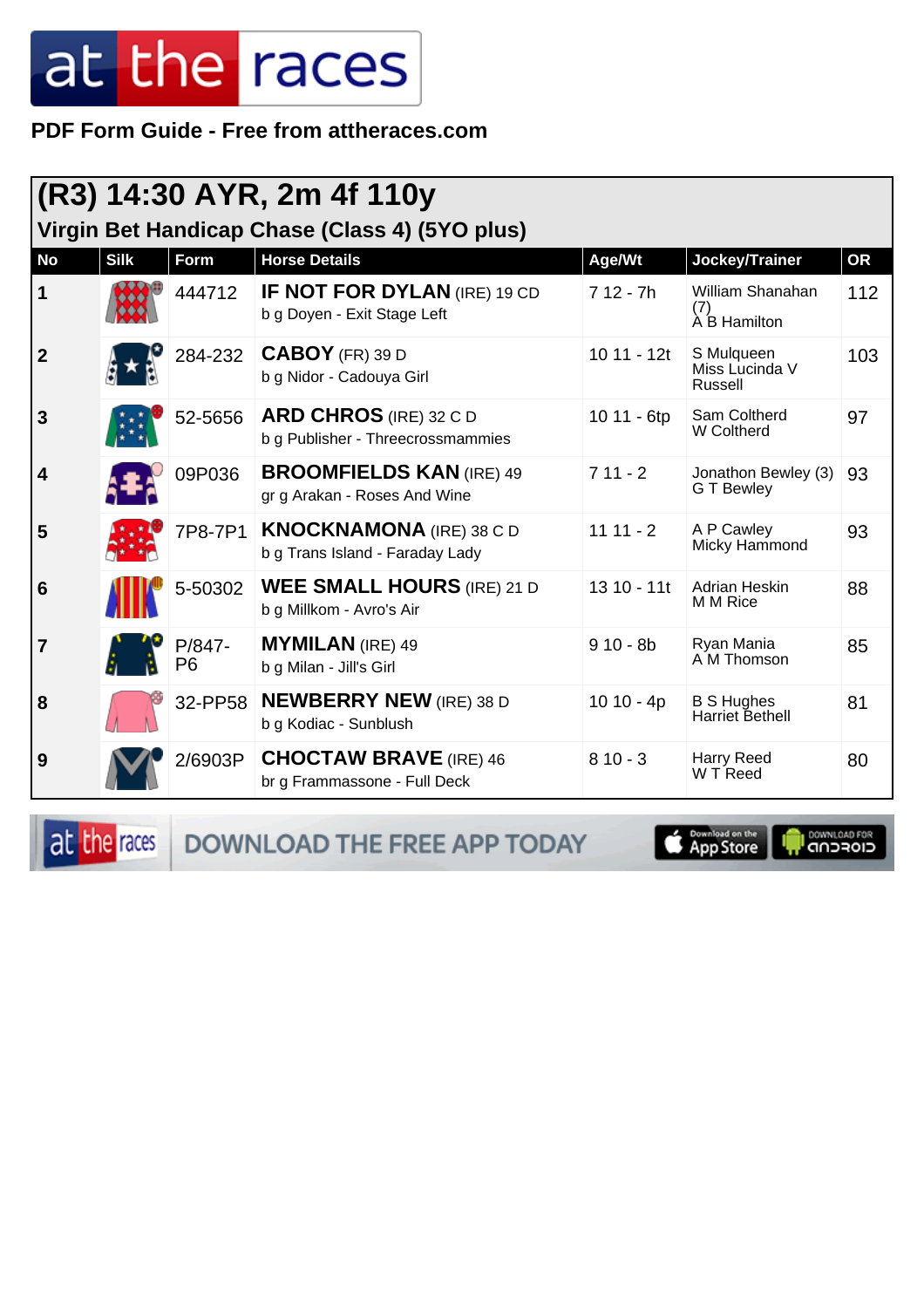**PDF Form Guide - Free from attheraces.com**

### **(R4) 14:45 LINGFIELD, 2m 3f 110y**

#### **Off The Fence On youtube.com/attheraces Mares' Maiden Hurdle (GBB Race) (Class 4) (4YO plus)**

| <b>No</b>               | <b>Silk</b> | Form           | <b>Horse Details</b>                                                  | Age/Wt      | Jockey/Trainer                            | <b>OR</b> |
|-------------------------|-------------|----------------|-----------------------------------------------------------------------|-------------|-------------------------------------------|-----------|
| $\mathbf 1$             |             | 17-3529        | <b>BECKY THE BOO 27</b><br>b m Schiaparelli - Sunnyland               | $611 - 6$   | P J Brennan<br>F O'Brien                  | 109       |
| $\overline{2}$          |             | 217-348        | <b>CODE NAME LISE (IRE) 27</b><br>b m Fame And Glory - Firth Of Five  | $611 - 6p1$ | <b>Bryony Frost</b><br>Mrs L Wadham       |           |
| $\mathbf{3}$            |             | 9P3-128        | <b>CRAAN RUN (IRE) 35</b><br>ch m Watar - Miss Sinnott                | $611 - 6$   | <b>Charlie Deutsch</b><br>Miss V Williams |           |
| $\overline{\mathbf{4}}$ |             | 7-164          | <b>DO YOU THINK 46</b><br>b m So You Think - Leblon                   | $611 - 6$   | <b>Thomas Bellamy</b><br>Miss E C Lavelle |           |
| 5                       |             | 2-183          | <b>EAVESDROPPING 43</b><br>b m Kayf Tara - Leading On                 | $611 - 6$   | <b>Fergus Gregory</b><br>Olly Murphy      |           |
| $6\phantom{1}6$         |             | $31 - 53$      | <b>GLANCING GLORY (IRE) 28</b><br>br m Presenting - Littlemissthistle | $611 - 6$   | C Gethings<br>K C Bailey                  |           |
| $\overline{7}$          |             | 22-57          | <b>HARRY'S HOTTIE</b> (IRE) 46<br>b m Cloudings - Really Royale       | $511 - 6$   | Jack Quinlan<br>H Whittington             |           |
| 8                       |             | 655            | <b>KHALINA STAR 28</b><br>b m Kayf Tara - Alina Rheinberg             | $511 - 6t$  | <b>Rex Dingle</b><br>A J Honeyball        |           |
| 9                       |             | $\overline{2}$ | <b>NIKOLAYEVA 41</b><br>b m Archipenko - Nezhenka                     | $511 - 6$   | G Sheehan<br>Jamie Snowden                |           |
| 10                      |             | $1 - 72$       | <b>OUR BILL'S AUNT (IRE) 43</b><br>b m Blueprint - Carrigmoorna Oak   | $611 - 6$   | Kielan Woods<br>A M Hales                 |           |
| 11                      |             | 90             | <b>SONGDANCE 55</b><br>b m Norse Dancer - Overlay                     | 5 11 - 6ht  | Lee Edwards<br>J G O'Neill                |           |

at the races

DOWNLOAD THE FREE APP TODAY

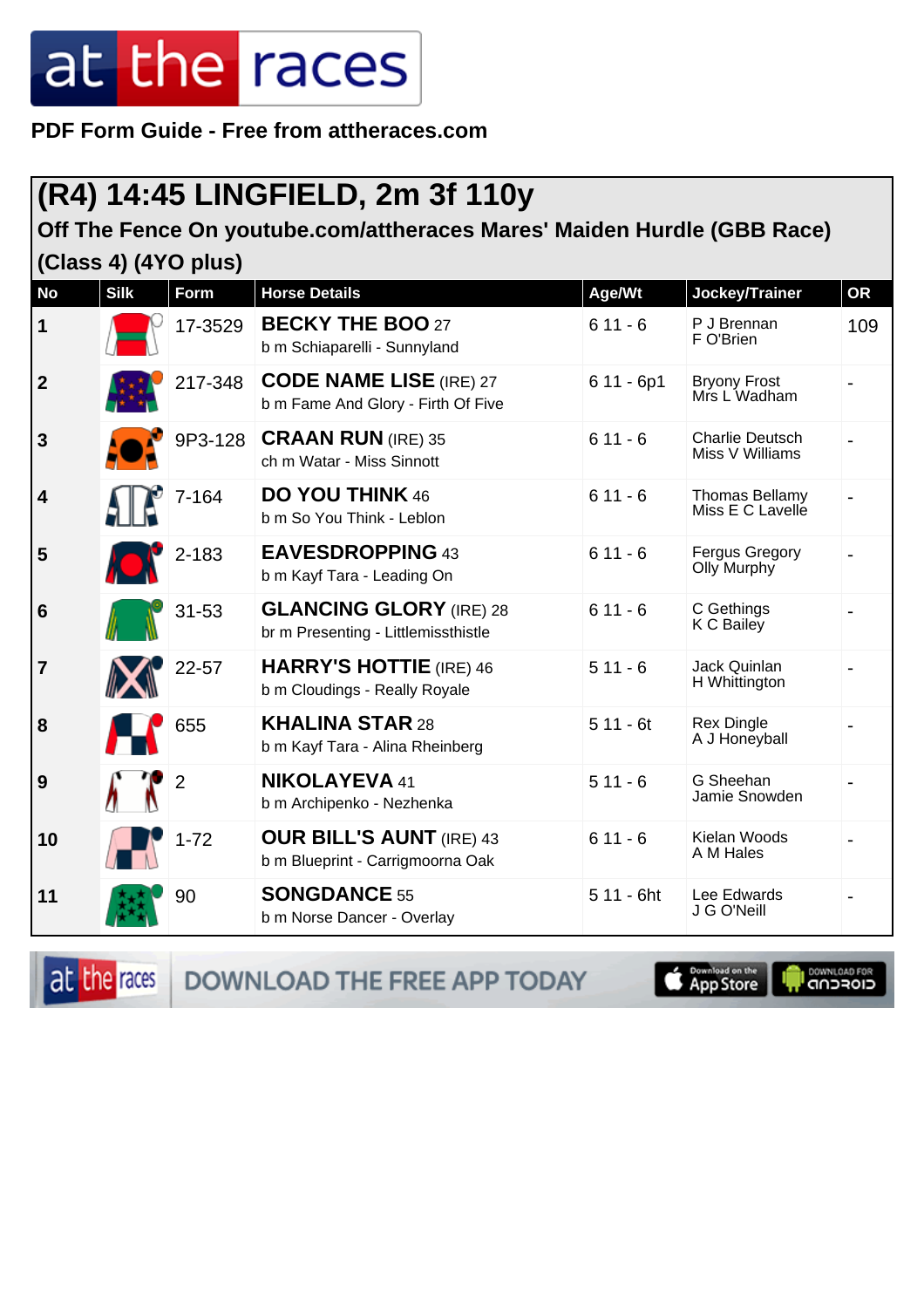PDF Form Guide - Free from attheraces.com

|                         | (R4) 15:05 AYR, 2m 110y<br>Virgin Bet Free Bets For Winners Handicap Chase (Class 4) (5YO plus) |             |                                                                    |                         |                                              |           |  |  |  |
|-------------------------|-------------------------------------------------------------------------------------------------|-------------|--------------------------------------------------------------------|-------------------------|----------------------------------------------|-----------|--|--|--|
| <b>No</b>               | <b>Silk</b>                                                                                     | <b>Form</b> | <b>Horse Details</b>                                               | Age/Wt                  | Jockey/Trainer                               | <b>OR</b> |  |  |  |
| $\mathbf 1$             |                                                                                                 | 2349-51     | <b>SEEMORELIGHTS (IRE) 44 CD</b><br>b g Echo Of Light - Star Lodge | $1012 - 1p$             | Edward Austin (5)<br>A M Thomson             | 122       |  |  |  |
| $\boldsymbol{2}$        |                                                                                                 | 213-52      | <b>ROYAL ARCADE</b> (IRE) 56 D<br>b g Arcadio - Miss Excitable     | $711 - 12$              | Sean Quinlan<br>N G Richards                 | 119       |  |  |  |
| $\overline{\mathbf{3}}$ |                                                                                                 | P46P28      | <b>CASTLEGRANGE</b> (IRE) 38<br>b g Arcadio - Tintown Lady         | 8 11 - 11p              | <b>B S Hughes</b><br><b>Miss Katie Scott</b> | 118       |  |  |  |
| $\overline{\mathbf{4}}$ |                                                                                                 | 2-12637     | <b>KALAHARRY</b> (IRE) 48 C D<br>b g Kalanisi - Full Imperatrice   | $1011 - 6$              | Callum Bewley<br>Ewan Whillans               | 113       |  |  |  |
| 5                       |                                                                                                 | 811132      | <b>GALLIC GEORDIE 24 D</b><br>b g Geordieland - Je Ne Sais Plus    | $911 - 2$               | Adam Wedge<br>S Drinkwater                   | 109       |  |  |  |
| 6                       |                                                                                                 | 552631      | <b>VICTORY ECHO (IRE) 11 C D</b><br>b g Cloudings - Serendipity    | $911 - 1$ <sub>bt</sub> | C O'Farrell<br>M A Barnes                    | 108       |  |  |  |
| 7                       |                                                                                                 | 534441      | <b>ARDERA CROSS (IRE) 37 CD</b><br>ch g Shantou - Fair Maid Marion | 11 10 - 2p              | Sam Coltherd<br>William Young Jnr            | 95        |  |  |  |

at the races

DOWNLOAD THE FREE APP TODAY

Download on the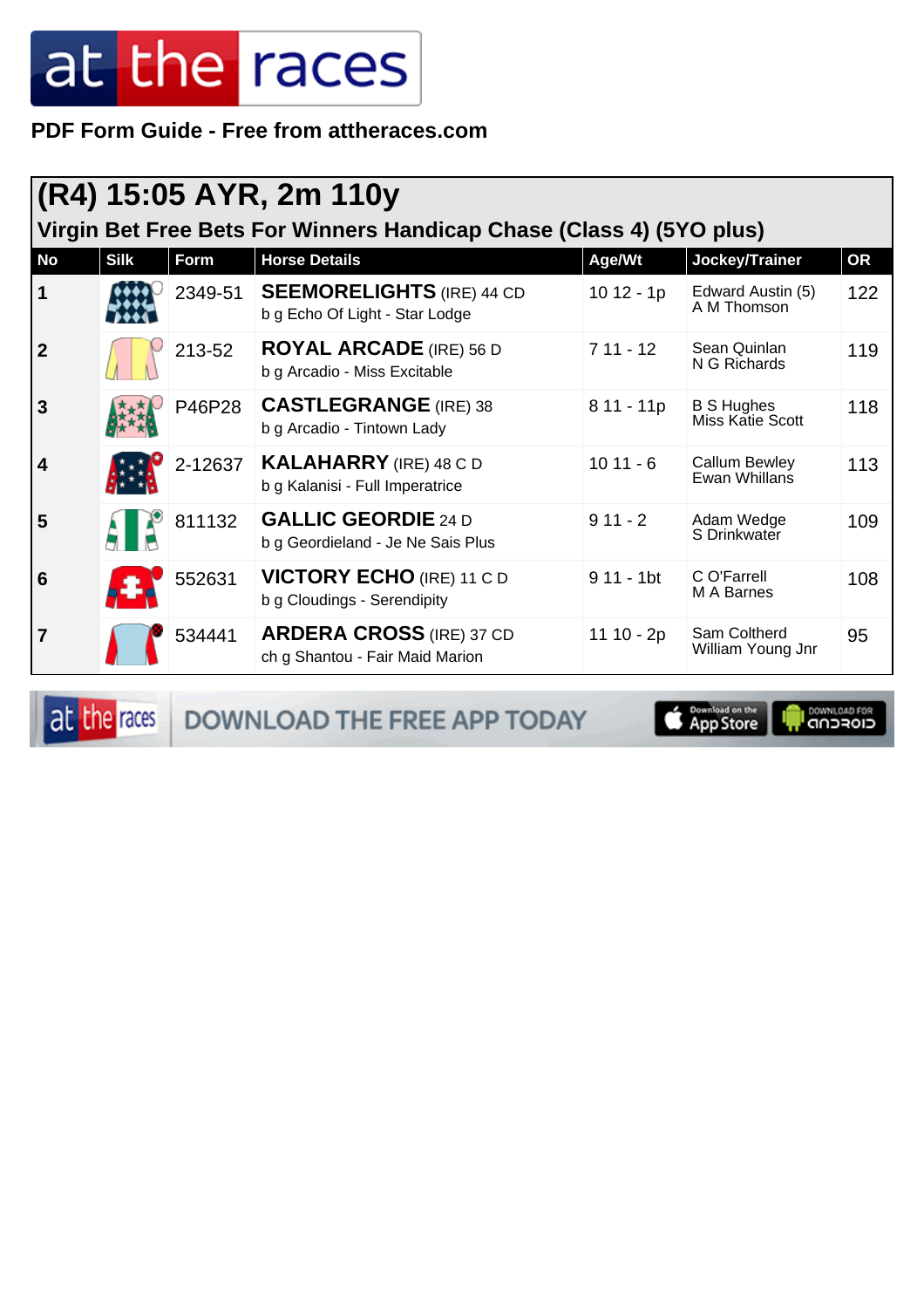**PDF Form Guide - Free from attheraces.com**

### **(R5) 15:20 LINGFIELD, 2m 7f 110y**

#### **At The Races App Expert Tips Novices' Limited Handicap Chase (GBB Race) (Class 3) (5YO plus)**

| No             | <b>Silk</b> | <b>Form</b> | <b>Horse Details</b>                                                      | Age/Wt     | Jockey/Trainer                              | <b>OR</b> |
|----------------|-------------|-------------|---------------------------------------------------------------------------|------------|---------------------------------------------|-----------|
| $\vert$ 1      |             | 311P-22     | <b>FERN HILL (IRE) 48 BF</b><br>b g Dylan Thomas - Water Rock             | $711 - 11$ | Jack Quinlan<br><b>BICase</b>               | 136       |
| $\overline{2}$ |             | 361-U11     | <b>FRENCHY DU LARGE (FR) 29</b><br>gr g Al Namix - Quadence De Sivola     | $711 - 8$  | <b>Charlie Deutsch</b><br>Miss V Williams   | 133       |
| 3              |             | 33-3141     | <b>TALLOW FOR COAL (IRE) 35 D</b><br>b g Arctic Cosmos - South Queen Lady | $611 - 5$  | G Sheehan<br>Jamie Snowden                  | 130       |
| $\vert 4$      |             | 242/134     | <b>SHAMAN DU BERLAIS (FR) 24 D BF</b><br>b g Saint Des Saints - Shinca    | $911 - 3$  | Mr D J McConville<br>(10)<br>Miss Kerry Lee | 128       |
| 5              |             | 36211F      | <b>CLONDAW PROMISE</b> (IRE) 33 C<br>b g Gold Well - Present Promise      | $811 - 0p$ | Jonjo O'Neill Jr.<br>Jonjo O'Neill          | 125       |
| 6              |             | 3546-U5     | <b>ILLEGAL MODEL (IRE) 35 CD</b><br>b g Stowaway - She's So Beautiful     | $811 - 0t$ | S Bowen<br>C E Longsdon                     | 125       |
| $\overline{7}$ |             | 343-13      | <b>SEVEN NO TRUMPS (IRE) 51 C BF</b><br>b g Milan - Ballyknock Present    | 7 10 - 12t | Harry Skelton<br>D Skelton                  | 123       |
| 8              |             | 84-P111     | <b>MOVETHECHAINS</b> (IRE) 82 CD<br>b g Robin Des Champs - Clash Artist   | $810 - 6$  | J E Moore<br>G L Moore                      | 117       |

at the races DOWNLOAD THE FREE APP TODAY App Store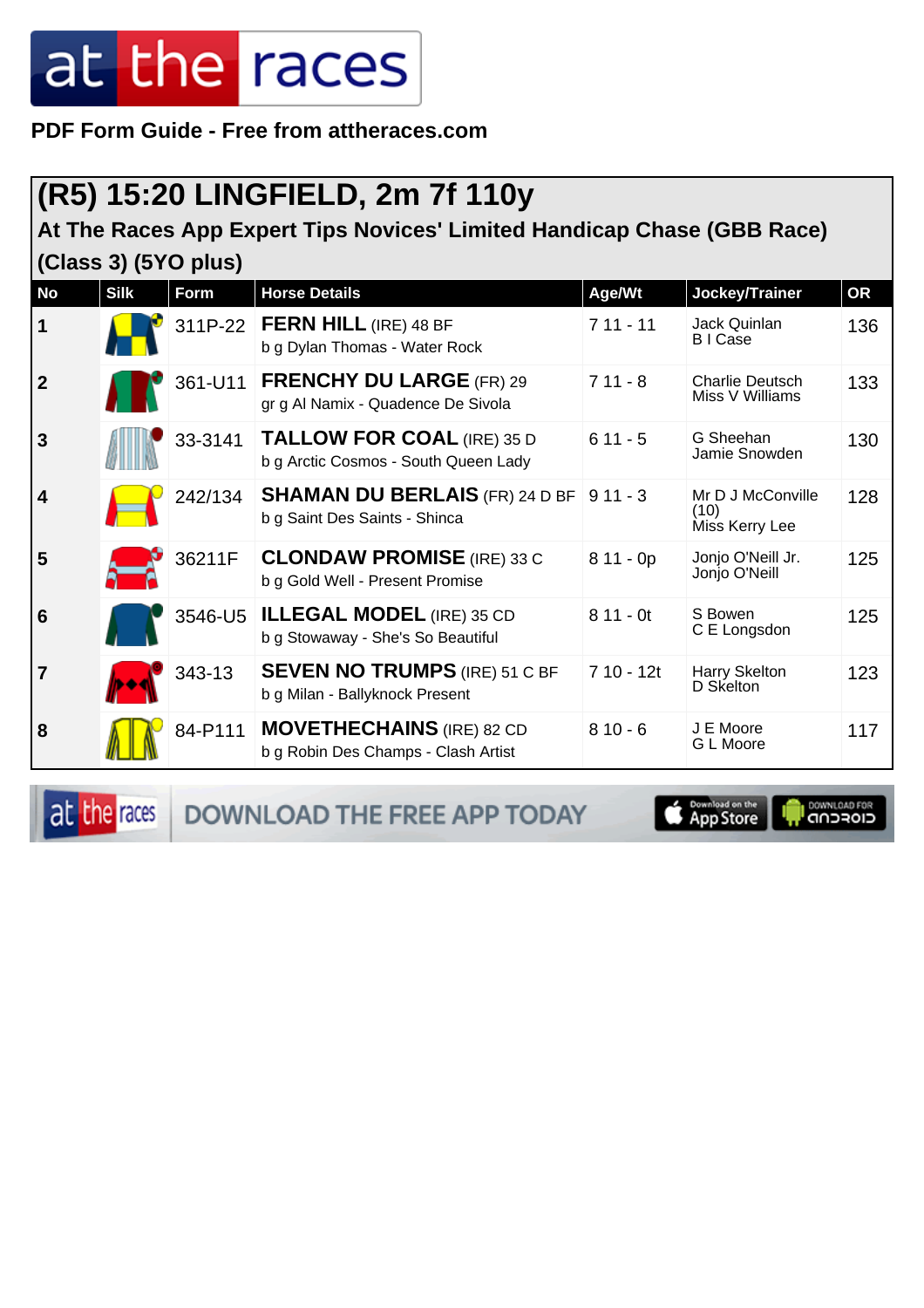#### PDF Form Guide - Free from attheraces.com

|                                                 | (R5) 15:40 AYR, 3m 70y |         |                                                                    |             |                                             |           |  |  |
|-------------------------------------------------|------------------------|---------|--------------------------------------------------------------------|-------------|---------------------------------------------|-----------|--|--|
| Virgin Bet Handicap Hurdle (Class 4) (4YO plus) |                        |         |                                                                    |             |                                             |           |  |  |
| <b>No</b>                                       | <b>Silk</b>            | Form    | <b>Horse Details</b>                                               | Age/Wt      | Jockey/Trainer                              | <b>OR</b> |  |  |
| $\mathbf 1$                                     |                        | 1-27311 | <b>GREEN VAULT</b> (IRE) 33 C<br>b g Shirocco - Squeekaussie       | $611 - 12t$ | Alan Doyle (7)<br>Miss Lucinda V<br>Russell | 113       |  |  |
| $\boldsymbol{2}$                                |                        | 3-4431  | <b>NED TANNER</b> (IRE) 48<br>b g Milan - Rose Tanner              | $611 - 11$  | Sean Quinlan<br>N W Alexander               | 112       |  |  |
| $\mathbf{3}$                                    |                        | P242-11 | <b>STOLEN MONEY (IRE) 47 D</b><br>b g Prince Flori - Dark Daisy    | $711 - 10$  | Craig Nichol<br>D W Whillans                | 111       |  |  |
| $\overline{\mathbf{4}}$                         |                        | 5P7-13R | FINAL REMINDER (IRE) 12 CD<br>b m Gold Well - Olde Kilcormac       | $1011 - 9$  | Bruce Lynn (5)<br>N W Alexander             | 110       |  |  |
| 5                                               |                        | 34U/521 | <b>STONEY ROVER</b> (IRE) 28 D<br>b g Scorpion - Consultation      | $911 - 8$   | Ryan Mania<br>A M Thomson                   | 109       |  |  |
| 6                                               |                        | 1RP-655 | <b>THE DELRAY MUNKY 28 CD</b><br>b m Overbury - Delray Beach       | $1011 - 7p$ | C O'Farrell<br>I Jardine                    | 108       |  |  |
| $\overline{7}$                                  |                        | 5P4-852 | <b>SKIDDAW TARA 11</b><br>b g Kayf Tara - Bob Back's Lady          | $811 - 3t$  | <b>Callum Bewley</b><br>M A Barnes          | 104       |  |  |
| 8                                               |                        | 78-P651 | <b>JESSIEMAC</b> (IRE) 33 CD<br>br m Sholokhov - All Our Blessings | $810 - 13t$ | Thomas Willmott (5)<br>I A Duncan           | 100       |  |  |
| 9                                               |                        | 256-434 | <b>BULLION BOSS (IRE) 28 D</b><br>b g War Command - Gold Bubbles   | $610 - 9$   | <b>B S Hughes</b><br>N G Richards           | 96        |  |  |
| 10                                              |                        | 9767    | <b>BANNSIDE</b> (IRE) 18<br>b g Robin Des Champs - Milogan         | $610 - 4$   | D R Fox<br>I A Duncan                       | 91        |  |  |

at the races

DOWNLOAD THE FREE APP TODAY

**Example of the App Store** 

il <sup>DownLGAD FOR</sup>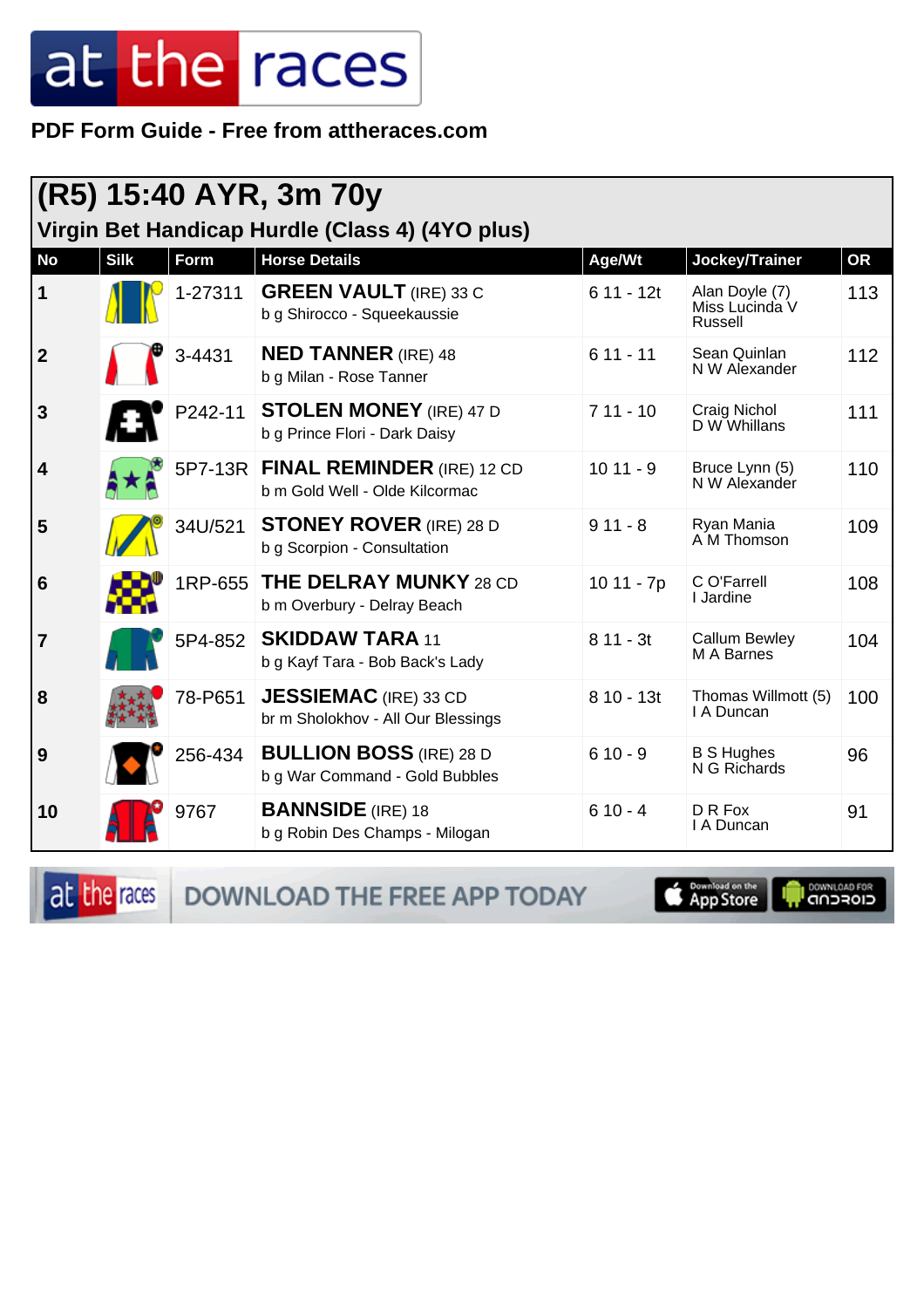**PDF Form Guide - Free from attheraces.com**

| $ (R6)$ 15:55 LINGFIELD, 2m 7f<br>Sky Sports Racing Sky 415 Handicap Hurdle (Class 5) (4YO plus) |             |             |                                                                            |             |                                             |           |  |
|--------------------------------------------------------------------------------------------------|-------------|-------------|----------------------------------------------------------------------------|-------------|---------------------------------------------|-----------|--|
| <b>No</b>                                                                                        | <b>Silk</b> | Form        | <b>Horse Details</b>                                                       | Age/Wt      | Jockey/Trainer                              | <b>OR</b> |  |
| 1                                                                                                |             | 047         | $T'ARAISON$ (FR) 36<br>b g Buck's Boum - Al Gane                           | 5 11 - 12p1 | Jonjo O'Neill Jr.<br>Jonjo O'Neill          | 95        |  |
| $\mathbf{2}$                                                                                     |             | 04-876P     | <b>EARL OF WISDOM 5</b><br>ch g Flemensfirth - Golden Sunbird              | 7 11 - 10b1 | <b>Brendan Powell</b><br>C L Tizzard        | 93        |  |
| $\mathbf{3}$                                                                                     |             | 0861        | <b>SHOT BOII</b> (IRE) 14<br>b g Malinas - Moncherie                       | $511 - 10p$ | T Scudamore<br>D Pipe                       | 93        |  |
| 4                                                                                                |             | 5-08610     | <b>IMMORTAL FAME</b> (IRE) 35 BF<br>b g Fame And Glory - Calverleigh Court | $611 - 10$  | Stan Sheppard<br>Tom Lacey                  | 93        |  |
| 5                                                                                                |             | 71-26P5     | <b>WORLD TRIP 33</b><br>b m Universal - Maiden Voyage                      | 7 11 - 7bt  | <b>Fergus Gregory</b><br><b>Olly Murphy</b> | 90        |  |
| $6\phantom{1}6$                                                                                  |             | 4F2114      | <b>GAIA VALLIS (FR) 21</b><br>b m Saint Des Saints - Toccata Vallis        | $611 - 7$   | Alfie Jordan (7)<br>D G Bridgwater          | 90        |  |
| 7                                                                                                |             | 53-P831     | <b>BELLAMY'S GREY 35</b><br>gr g Black Sam Bellamy - Lambrini Queen        | $1011 - 7$  | M G Nolan<br>C J Gray                       | 90        |  |
| 8                                                                                                |             | 4-75234     | <b>AUENWIRBEL (GER) 14</b><br>b g Sholokhov - Auentime                     | $1111 - 3$  | Mitchell Bastyan<br>Mrs L J Young           | 86        |  |
| 9                                                                                                |             | 55/P084     | <b>JANESLITTLEVOICE 29</b><br>ch m Jelani - Janes Allweather               | $811 - 1$   | Lorcan Williams<br><b>Richard Hawker</b>    | 84        |  |
| 10                                                                                               |             | 7-90844     | <b>COOLVALLA</b> (IRE) 8<br>b g Westerner - Valleyboggan                   | $611 - 0p$  | Tom Cannon<br>C Gordon                      | 83        |  |
| 11                                                                                               | URO.        | 8045        | <b>ADVANTURA (IRE) 29</b><br>b g Watar - Keys Hope                         | $511 - 0p1$ | T J O'Brien<br>P J Hobbs                    | 83        |  |
| 12                                                                                               |             | 6-6727P     | <b>HATCHET JACK (IRE) 14</b><br>b g Black Sam Bellamy - Identity Parade    | 10 10 - 13b | J E Moore<br>P Henderson                    | 82        |  |
| 13                                                                                               |             | 53/508-0    | <b>WOULDUADAMANDEVEIT (IRE)</b><br>290<br>b g Stowaway - Figlette          | $910 - 13t$ | Lucy Gardner<br>Mrs S Gardner               | 82        |  |
| 14                                                                                               |             | PP-<br>78P6 | <b>DEFINATELY VINNIE 33</b><br>ch g Vinnie Roe - Sohapara                  | 12 10 - 2tp | Conor Ring (3)<br>Miss Jane Mathias         | 71        |  |
| 15                                                                                               |             | 9908        | <b>TIS BUT A SCRATCH 40</b><br>br g Passing Glance - Shropshirelass        | $610 - 2$   | Tabitha Worsley (3)<br>Ms G Howell          | 71        |  |
| 16                                                                                               |             | 60-9067     | <b>KIWI LING 28</b><br>br m Bollin Eric - Kiwi Katie                       | $710 - 0b1$ | James Best<br>Mrs Fiona Shaw                | 69        |  |
| 17                                                                                               |             | 7/P7-       | <b>CRYSTAL TIARA 462</b><br>gr m Gregorian - Petaluma                      | $610 - 0$   | M Goldstein<br>Miss S West                  | 69        |  |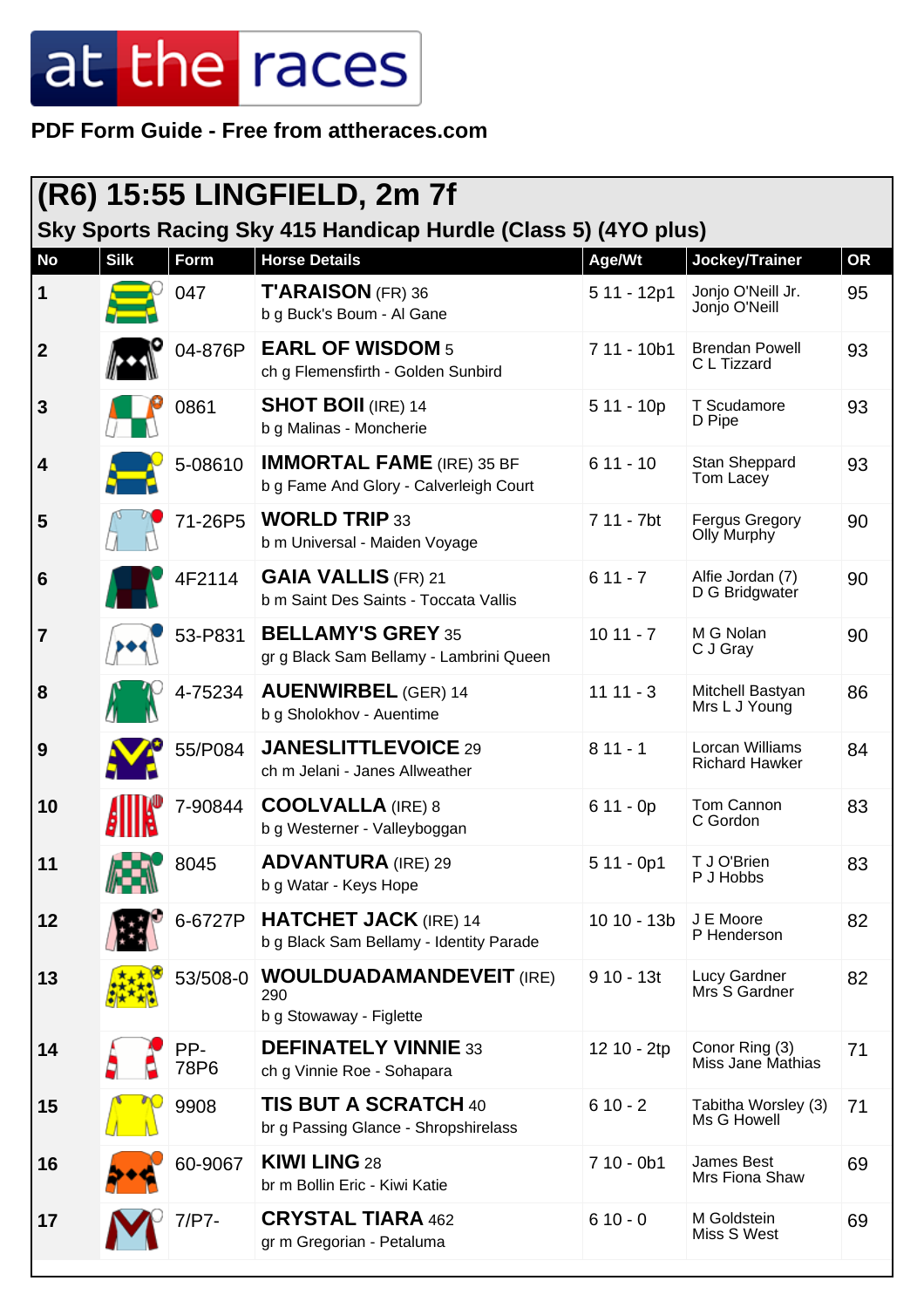

86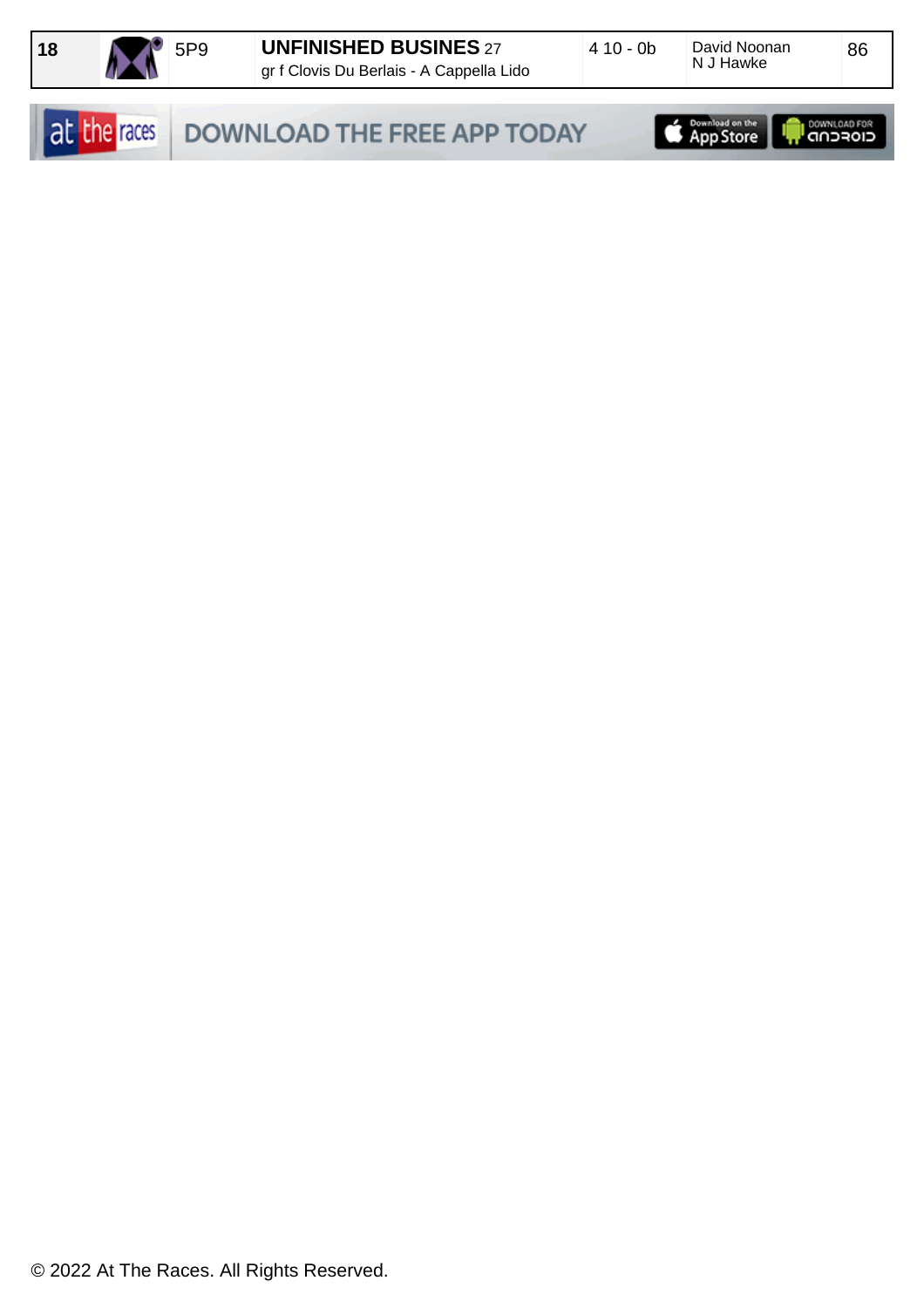PDF Form Guide - Free from attheraces.com

| (R1) 16:08 NEWCASTLE (A.W.), 2m 56y<br>Gosforth Handicap (Class 6) (4YO plus) |             |                                    |                                                                         |            |                                       |           |  |
|-------------------------------------------------------------------------------|-------------|------------------------------------|-------------------------------------------------------------------------|------------|---------------------------------------|-----------|--|
| No(Dr)                                                                        | <b>Silk</b> | Form                               | <b>Horse Details</b>                                                    | Age/Wt     | Jockey/Trainer                        | <b>OR</b> |  |
| 1(7)                                                                          |             | 2223-41                            | <b>SOCIALLY SHADY 18</b><br>ch g Zoffany - Executrix                    | $59 - 12v$ | C Lee<br><b>K R Burke</b>             | 65        |  |
| 2(1)                                                                          |             | 39805-3                            | <b>HACKBERRY</b> 21 CD<br>b g Nathaniel - Dumfriesshire                 | $59 - 7p$  | Harry Russell (3)<br><b>B</b> Ellison | 60        |  |
| 3(5)                                                                          |             | 19040-3                            | <b>WEMYSS POINT 19</b><br>b g Champs Elysees - Wemyss Bay               | $109 - 6b$ | D Swift<br>P A Kirby                  | 59        |  |
| 4(4)                                                                          |             | 66785/8                            | <b>DIABOLEO</b> (FR) 35<br>ch g Galileo - Beautifix                     | $69 - 6$   | G Lee<br>D Brooke                     | 59        |  |
| 5(9)                                                                          |             | 646678-                            | <b>CONTREBASSE</b> 139 (19J) D<br>b g Champs Elysees - Viola da Braccio | $79 - 2b$  | Aiden Brookes (7)<br>D Brooke         | 55        |  |
| 6(2)                                                                          |             | 254-152                            | <b>METAL MAN</b> (IRE) 21 D<br>ch g Australia - Nick's Nikita           | $69 - 2v$  | P Mulrennan<br>Rebecca Menzies        | 55        |  |
| 7(3)                                                                          |             | 56013-1                            | <b>FREEWHEELIN</b> 21 CD<br>b g Poet's Voice - Certral                  | $48 - 12$  | D C Costello<br>T P Tate              | 55        |  |
| 8(6)                                                                          |             | 538452-                            | <b>MISSCARLETT</b> (IRE) 206 (75J)<br>b m Red Rocks - Coimbra           | $88 - 9p$  | <b>Hollie Doyle</b><br>P A Kirby      | 48        |  |
| 9(8)                                                                          |             | 9050-                              | <b>WILL HE DANCE (IRE) 182</b><br>b g Fast Company - Dubai's Success    | $48 - 3$   | J P Sullivan<br>K Dalgleish           | 46        |  |
|                                                                               |             | Long Handicap: Will He Dance 8 - 2 |                                                                         |            |                                       |           |  |

at the races

DOWNLOAD THE FREE APP TODAY

App Store

il <sup>DownLGAD FOR</sup><br>CIOFCND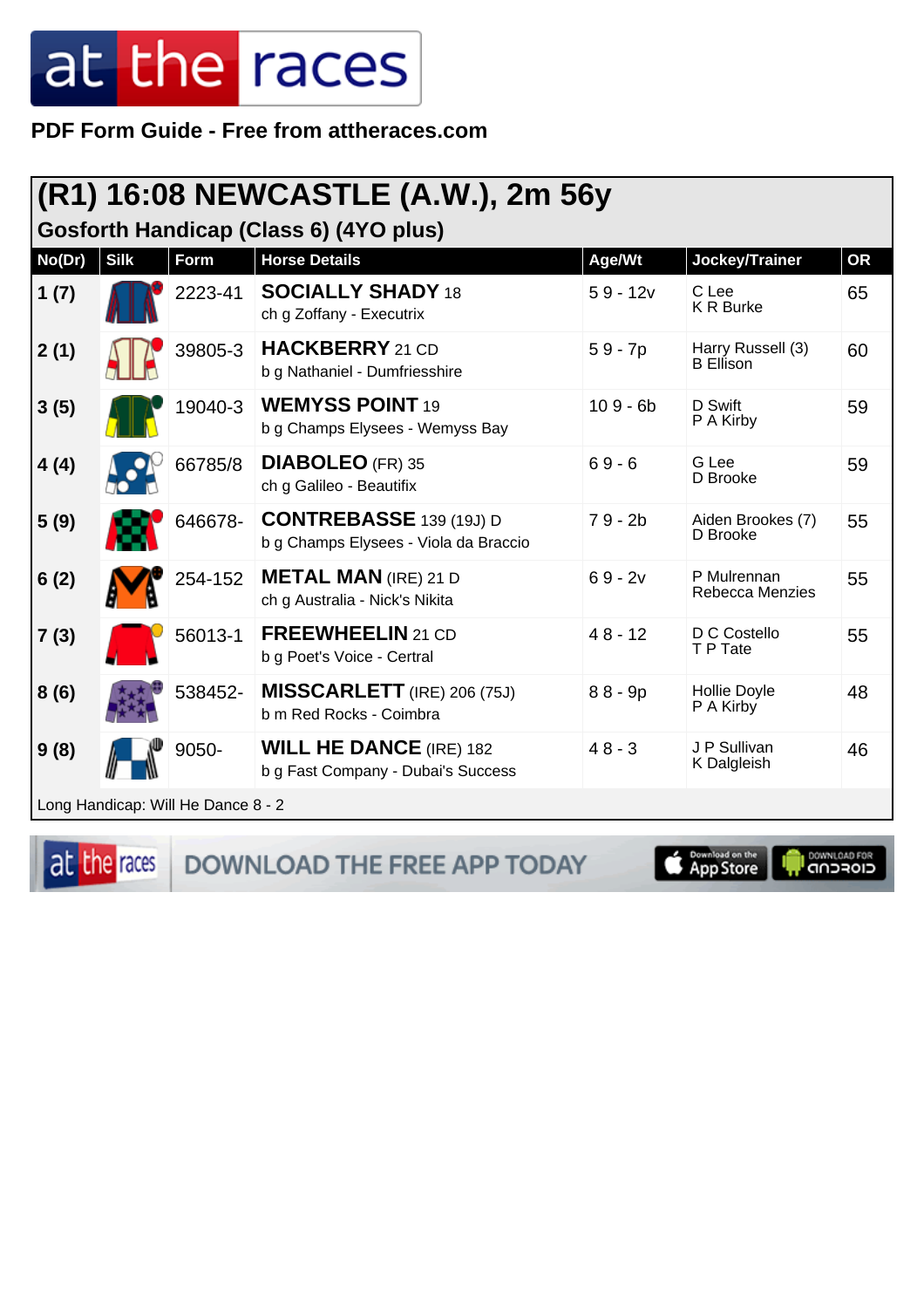**PDF Form Guide - Free from attheraces.com**

### **(R7) 16:30 LINGFIELD, 2m 7f 110y**

**At The Races App Market Movers Open Hunters' Chase (Class 6) (5YO plus)**

| <b>No</b>      | <b>Silk</b> | Form            | <b>Horse Details</b>                                                   | Age/Wt     | Jockey/Trainer                                      | <b>OR</b> |
|----------------|-------------|-----------------|------------------------------------------------------------------------|------------|-----------------------------------------------------|-----------|
| $\vert$ 1      |             | $1/2P$ -<br>7PP | <b>KIMBERLITE CANDY (IRE) 23 D</b><br>b g Flemensfirth - Mandys Native | $1012 - 6$ | Mr F Maguire<br>Tom Lacey                           | 140       |
| $\overline{2}$ |             | P464-41         | <b>WEST APPROACH 12</b><br>b g Westerner - Ardstown                    | 12 12 - 2b | Mr Freddie Gingell<br>C L Tizzard                   | 132       |
| <b>3</b>       |             | 122119          | <b>DOLPHIN SQUARE (IRE) 10 D</b><br>b g Shantou - Carrig Eden Lass     | $812 - 0p$ | Mr D Maxwell<br>P J Hobbs                           | 129       |
| $\overline{4}$ |             | 14P/43-<br>3    | <b>GEORDIE B 46 CD</b><br>gr g Geordieland - Sari Rose                 | $911 - 12$ | Mr Thomas M<br>O'Brien<br>Clive Boultbee-<br>brooks | 130       |

|  | <b>at the races DOWNLOAD THE FREE APP TODAY</b> | <b>Exampled on the Europe Community Community</b> |  |
|--|-------------------------------------------------|---------------------------------------------------|--|
|--|-------------------------------------------------|---------------------------------------------------|--|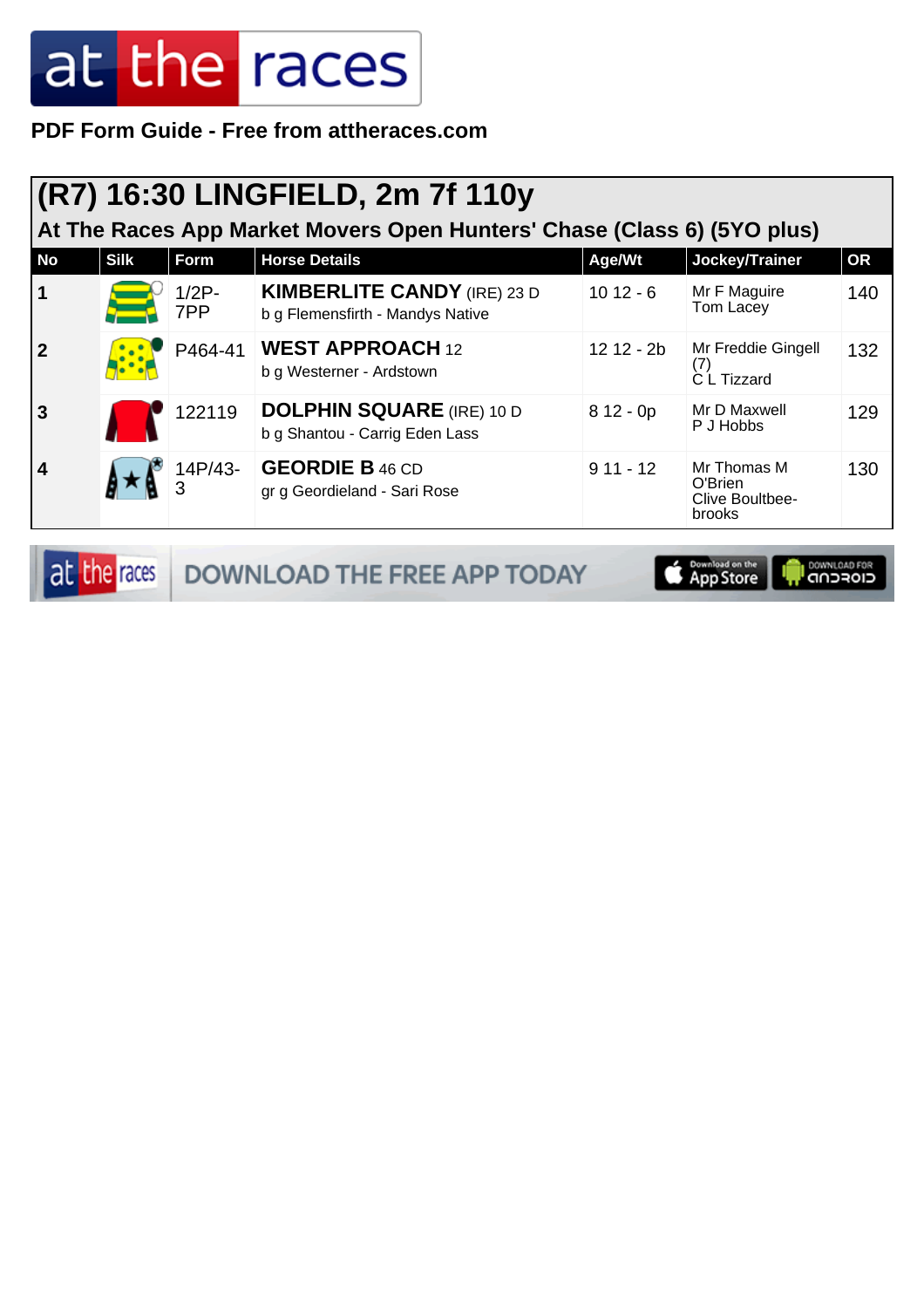#### PDF Form Guide - Free from attheraces.com

| (R7) 16:50 AYR, 2m<br>Virgin Bet Mares' Open NH Flat Race (GBB Race) (Class 3) (4YO to 6YO) |             |        |                                                                      |            |                                         |           |  |
|---------------------------------------------------------------------------------------------|-------------|--------|----------------------------------------------------------------------|------------|-----------------------------------------|-----------|--|
| <b>No</b>                                                                                   | <b>Silk</b> | Form   | <b>Horse Details</b>                                                 | Age/Wt     | Jockey/Trainer                          | <b>OR</b> |  |
| $\mathbf 1$                                                                                 |             | 231    | <b>TIME FOR HOLLIE 46 D</b><br>b m Black Sam Bellamy - Any Pearl     | $611 - 4t$ | David Bass<br>K C Bailey                |           |  |
| $\boldsymbol{2}$                                                                            |             |        | <b>ELLISTRIN STAR</b><br>b m Passing Glance - Ellistrin Belle        | $511 - 0$  | Craig Nichol<br>D W Whillans            |           |  |
| $\mathbf{3}$                                                                                |             |        | <b>EL POPPOCHAPO (IRE)</b><br>b m Conduit - Insanity Of Love         | $511 - 0$  | <b>B S Hughes</b><br>S R B Crawford     |           |  |
| 4                                                                                           |             | 5      | <b>ITS A MIDNIGHT 65</b><br>ch m Midnight Legend - Just For Pleasure | $511 - 0$  | S Mulqueen<br>Miss Lucinda V<br>Russell |           |  |
| 5                                                                                           |             |        | <b>MELCHOIR (FR)</b><br>b m Montmartre - Arvicaya                    | $511 - 0$  | Bruce Lynn (5)<br>N W Alexander         |           |  |
| $6\phantom{1}6$                                                                             |             | $P-F3$ | <b>NIFTY GETAWAY</b> (IRE) 55<br>b m Getaway - Buttonboard           | $611 - 0$  | Nick Scholfield<br>Archie Watson        |           |  |
| $\overline{7}$                                                                              |             |        | <b>ONE COOL LADY (IRE)</b><br>b m Flemensfirth - My Cool Lady        | $611 - 0$  | Sam Ewing (3)<br>S R B Crawford         |           |  |
| 8                                                                                           |             | 3      | <b>SHE'S A STEAL (IRE) 65</b><br>b m Flemensfirth - Thanks Awfully   | $511 - 0$  | <b>Harry Reed</b><br>W T Reed           |           |  |
| 9                                                                                           |             | 5      | <b>SYLTEZAR</b> (IRE) 28<br>b m Flemensfirth - August Hill           | $511 - 0$  | <b>Callum Bewley</b><br>Ewan Whillans   |           |  |
| 10                                                                                          |             |        | <b>TIKA TOO</b><br>b m Blue Bresil - Fabrika                         | $511 - 0$  | D R Fox<br>Miss Lucinda V<br>Russell    |           |  |
| 11                                                                                          |             |        | <b>CELESTIAL FASHION</b><br>b f Telescope - French Fashion           | 4 10 - 2h1 | Thomas Willmott (5)<br>I A Duncan       |           |  |
| 12                                                                                          |             |        | <b>JUST DOTTIE</b><br>b f Al Kazeem - Blaise Chorus                  | $410 - 2$  | Sean Quinlan<br><b>Miss Katie Scott</b> |           |  |

at the races

DOWNLOAD THE FREE APP TODAY

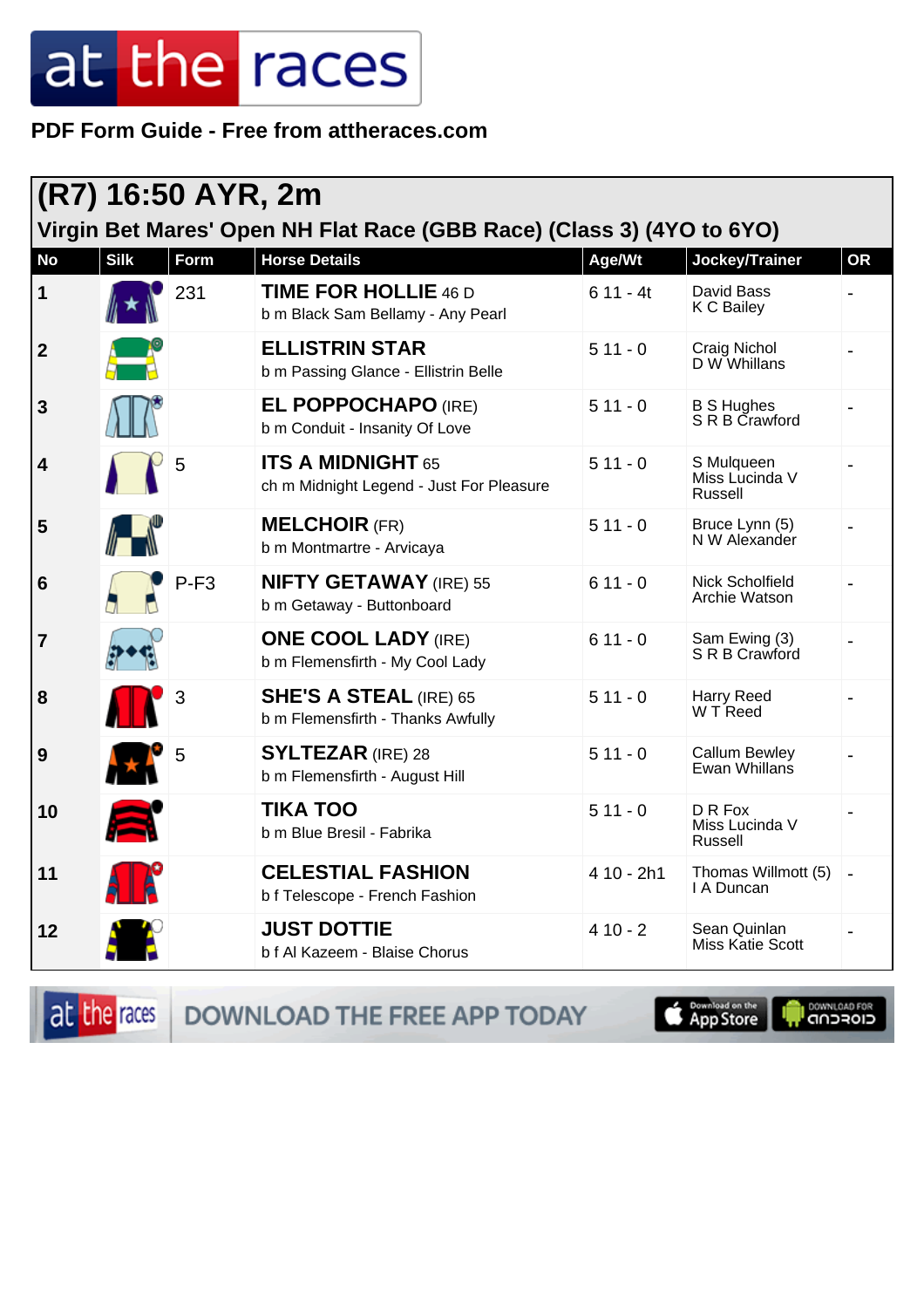**PDF Form Guide - Free from attheraces.com**

### **(R3) 17:15 NEWCASTLE (A.W.), 1m 5y**

**MansionBet Proud Partners Of AWC Median Auction Maiden Stakes (GBB Race)**

**(Class 5) (3YO plus)**

| No(Dr) | <b>Silk</b> | Form    | <b>Horse Details</b>                                                  | Age/Wt     | Jockey/Trainer                                  | <b>OR</b> |
|--------|-------------|---------|-----------------------------------------------------------------------|------------|-------------------------------------------------|-----------|
| 1(10)  |             |         | <b>DECODING</b> (IRE)<br>b f Dawn Approach - Khazina                  | $49 - 9$   | J Fanning<br>M Johnston                         |           |
| 2(8)   |             | 7-68    | <b>TURBULENT POWER 5</b><br>b f Power - Skywards Miles                | $49 - 9t1$ | Faye McManoman<br>(3)<br><b>B</b> S Rothwell    |           |
| 3(3)   |             |         | <b>BRUNO'S GOLD (IRE)</b><br>b c Galileo Gold - Please Me             | $38 - 9$   | Hollie Doyle<br>Archie Watson                   |           |
| 4(5)   |             | 53583-3 | <b>BUNGLE BAY (IRE) 26</b><br>b g Bungle Inthejungle - Jenny's Dancer | $38 - 9$   | Lewis Edmunds<br><b>Adrian Keatley</b>          | 67        |
| 5(9)   |             |         | <b>GLOBAL PEACE</b><br>b g Mondialiste - La Arcadia                   | $38 - 9$   | G Lee<br>Jedd O'Keeffe                          |           |
| 6(1)   |             |         | <b>JENNYS JACK DANIEL</b><br>b c Jack Hobbs - Vodka Island            | $38 - 9$   | Jason Watson<br>M Appleby                       |           |
| 7(4)   |             | $07 -$  | <b>MISTER FALSETTO 95</b><br>b g Twilight Son - Bint Arcano           | $38 - 9$   | <b>Harrison Shaw</b><br>Miss J A Camacho        |           |
| 8(6)   |             | $00 -$  | <b>NOSEY MARE 105</b><br>gr f Pastoral Pursuits - Brave Mave          | $38 - 4p1$ | Joanna Mason (3)<br>M W Easterby                |           |
| 9(7)   |             | 4       | <b>THEWAYTOTHESTARS 30</b><br>b f Due Diligence - Last Supper         | $38 - 4$   | A Elliott<br><b>Ed Bethell</b>                  |           |
| 10(2)  |             | $4 - 5$ | <b>WYNTER WILDES 37</b><br>b f Tamayuz - Khazeena                     | $38 - 4$   | <b>Hayley Turner</b><br><b>Charlie Fellowes</b> |           |

at the races

DOWNLOAD THE FREE APP TODAY

Download on the **I DOWNLOAD FOR**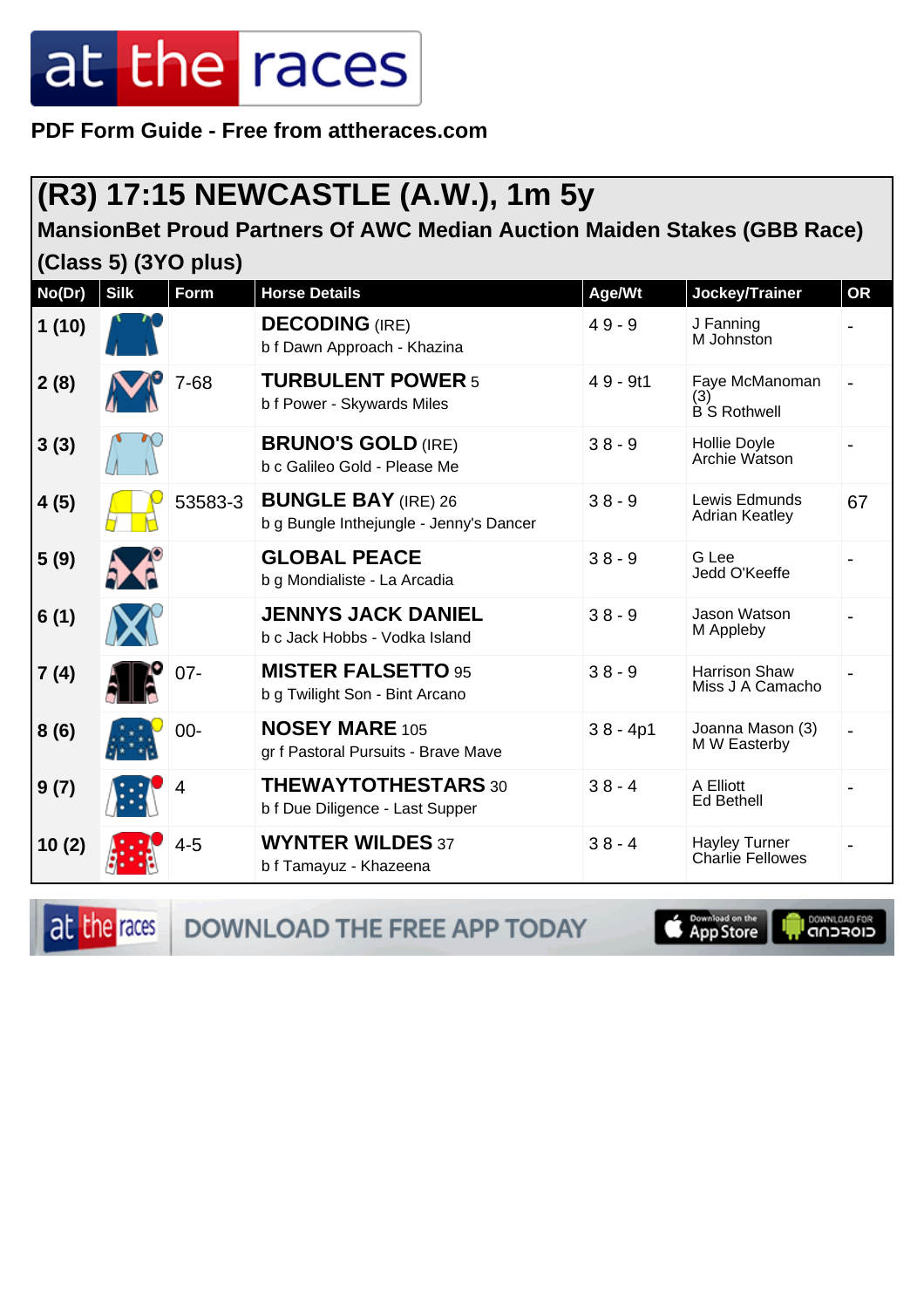PDF Form Guide - Free from attheraces.com

| (R4) 17:45 NEWCASTLE (A.W.), 7f 14y<br>MansionBet Beaten By A Head Handicap (Class 5) (4YO plus) |             |             |                                                                       |           |                                          |           |  |
|--------------------------------------------------------------------------------------------------|-------------|-------------|-----------------------------------------------------------------------|-----------|------------------------------------------|-----------|--|
| No(Dr)                                                                                           | <b>Silk</b> | <b>Form</b> | <b>Horse Details</b>                                                  | Age/Wt    | Jockey/Trainer                           | <b>OR</b> |  |
| 1(8)                                                                                             |             | 63-1111     | <b>TOMMY TAYLOR</b> (USA) (EX4) 5 CD<br>b g Mizzen Mast - Sharp Apple | $89 - 11$ | Oliver Stammers (3)<br><b>Grant Tuer</b> | 79        |  |
| 2(2)                                                                                             |             | 8525-14     | <b>OLD NEWS 19 CD</b><br>b g Dutch Art - Queen's Charter              | $59 - 9b$ | Joanna Mason (3)<br>Mrs L Stubbs         | 77        |  |
| 3(3)                                                                                             |             | 18894-0     | <b>APEX KING (IRE) 24 D</b><br>b g Kodiac - Rainbowskia               | $89 - 6$  | Rossa Ryan<br>David Loughnane            | 74        |  |
| 4(7)                                                                                             |             | 30435-7     | <b>DEFENCE TREATY</b> (IRE) 22 CD<br>b g Dandy Man - Just Like Ivy    | $69 - 5p$ | T Hamilton<br>R A Fahey                  | 73        |  |
| 5(4)                                                                                             |             | 38542-4     | <b>SHALAA ASKER 11</b><br>b g Shalaa - Miracle Seeker                 | $49 - 4t$ | Ryan Sexton (7)<br>Adrian Keatley        | 72        |  |
| 6(6)                                                                                             |             | 81118-4     | <b>MILLIONAIRE WALTZ 40 CD BF</b><br>b g Heeraat - Radio Gaga         | $59 - 4$  | A Mullen<br><b>B</b> M R Haslam          | 72        |  |
| 7(5)                                                                                             |             |             | 5/85-234 MAWKEB (USA) 27<br>b g Kitten's Joy - Illegal Search         | $49 - 3$  | Jason Watson<br>M Appleby                | 71        |  |
| 8(1)                                                                                             |             | 416649-     | <b>ELDELBAR</b> (SPA) 182 CD<br>ch g Footstepsinthesand - Malinche    | $89 - 1h$ | Barry McHugh<br>G A Harker               | 69        |  |

at the races

DOWNLOAD THE FREE APP TODAY

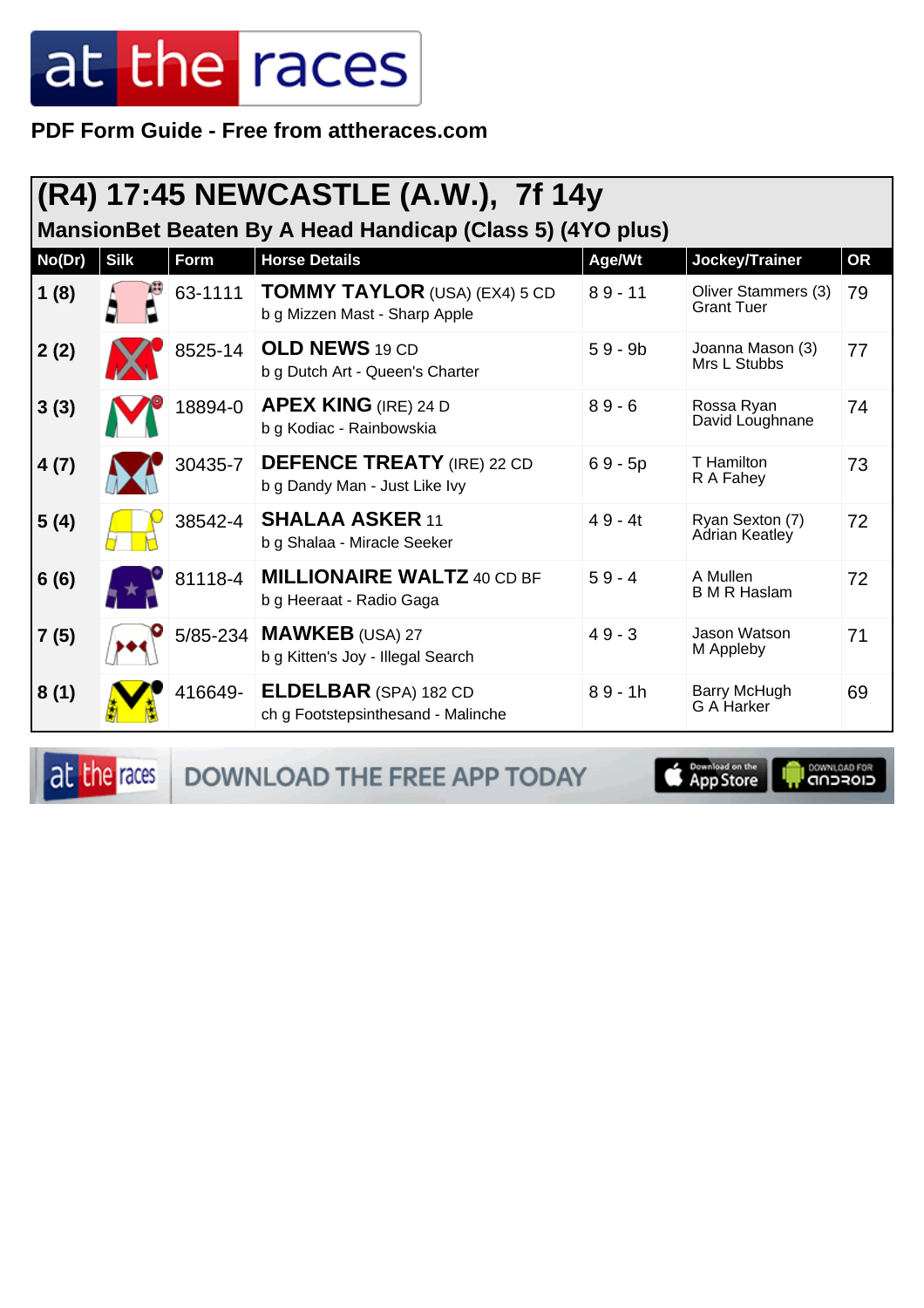PDF Form Guide - Free from attheraces.com

|                                      |             |             | (R5) 18:15 NEWCASTLE (A.W.), 6f                                               |           |                                         |           |  |  |
|--------------------------------------|-------------|-------------|-------------------------------------------------------------------------------|-----------|-----------------------------------------|-----------|--|--|
| Betway Handicap (Class 5) (4YO plus) |             |             |                                                                               |           |                                         |           |  |  |
| No(Dr)                               | <b>Silk</b> | <b>Form</b> | <b>Horse Details</b>                                                          | Age/Wt    | Jockey/Trainer                          | <b>OR</b> |  |  |
| 1(7)                                 |             | 05545-2     | <b>OUTRUN THE STORM (IRE) 19 D</b><br>b g Footstepsinthesand - Sweet Surprise | $49 - 10$ | T Hamilton<br>R A Fahey                 | 72        |  |  |
| 2(5)                                 |             | 63714-3     | <b>SIR SEDRIC</b> (FR) 25 C BF<br>b g Dragon Pulse - Rajastani                | $49 - 9t$ | <b>Harrison Shaw</b><br>D Carroll       | 71        |  |  |
| 3(10)                                |             | 2372-32     | <b>BURROWS SEESIDE</b> (FR) 30 CD BF<br>b g Sidestep - See Your Dream         | $59 - 7t$ | G Lee<br>P A Kirby                      | 69        |  |  |
| 4(4)                                 |             | 17616-3     | <b>SOMEWHERE SECRET 25 CD</b><br>ch g Sakhee's Secret - Lark In The Park      | $89 - 6b$ | Laura Coughlan (5)<br>Rebecca Menzies   | 68        |  |  |
| 5(9)                                 |             | 566-733     | <b>ATHOLLBLAIR BOY (IRE) 11 CD</b><br>ch g Frozen Power - Ellxell             | $99 - 6$  | Alex Jary (7)<br>N Tinkler              | 68        |  |  |
| 6(6)                                 |             | 14-1117     | <b>TELL'EM NOWT 7 CD</b><br>b g Belardo - Taleteller                          | 49 - 5est | <b>Daniel Muscutt</b><br>P S McEntee    | 67        |  |  |
| 7(2)                                 |             | 24008-5     | <b>PRAISE OF SHADOWS</b> (IRE) 29<br>b g Exceed and Excel - Moon Over Water   | $49 - 4t$ | Rossa Ryan<br>Miss Lucinda V<br>Russell | 66        |  |  |
| 8(1)                                 |             | 3327-82     | <b>GOWANLAD</b> 7 CD<br>b g Mayson - Aahgowangowan                            | $59 - 4p$ | <b>Phil Dennis</b><br>P A Kirby         | 66        |  |  |
| 9(3)                                 |             | 40/0790-    | <b>GOWANBUSTER 144 CD</b><br>b g Bahri - Aahgowangowan                        | $79 - 3t$ | P Mulrennan<br>Mrs Corbett              | 65        |  |  |
| 10<br>(11)                           |             | 77-5273     | <b>TATHMEEN</b> (IRE) 11 C D<br>b g Exceed and Excel - Deyaar                 | $79 - 2v$ | Cam Hardie<br>Antony Brittain           | 64        |  |  |
| 11(8)                                |             | 451000-     | <b>SAM'S CALL 70</b><br>b g Finjaan - Winner's Call                           | $59 - 0$  | Joanna Mason (3)<br>M W Easterby        | 62        |  |  |

at the races DOWNLOAD THE FREE APP TODAY

App Store